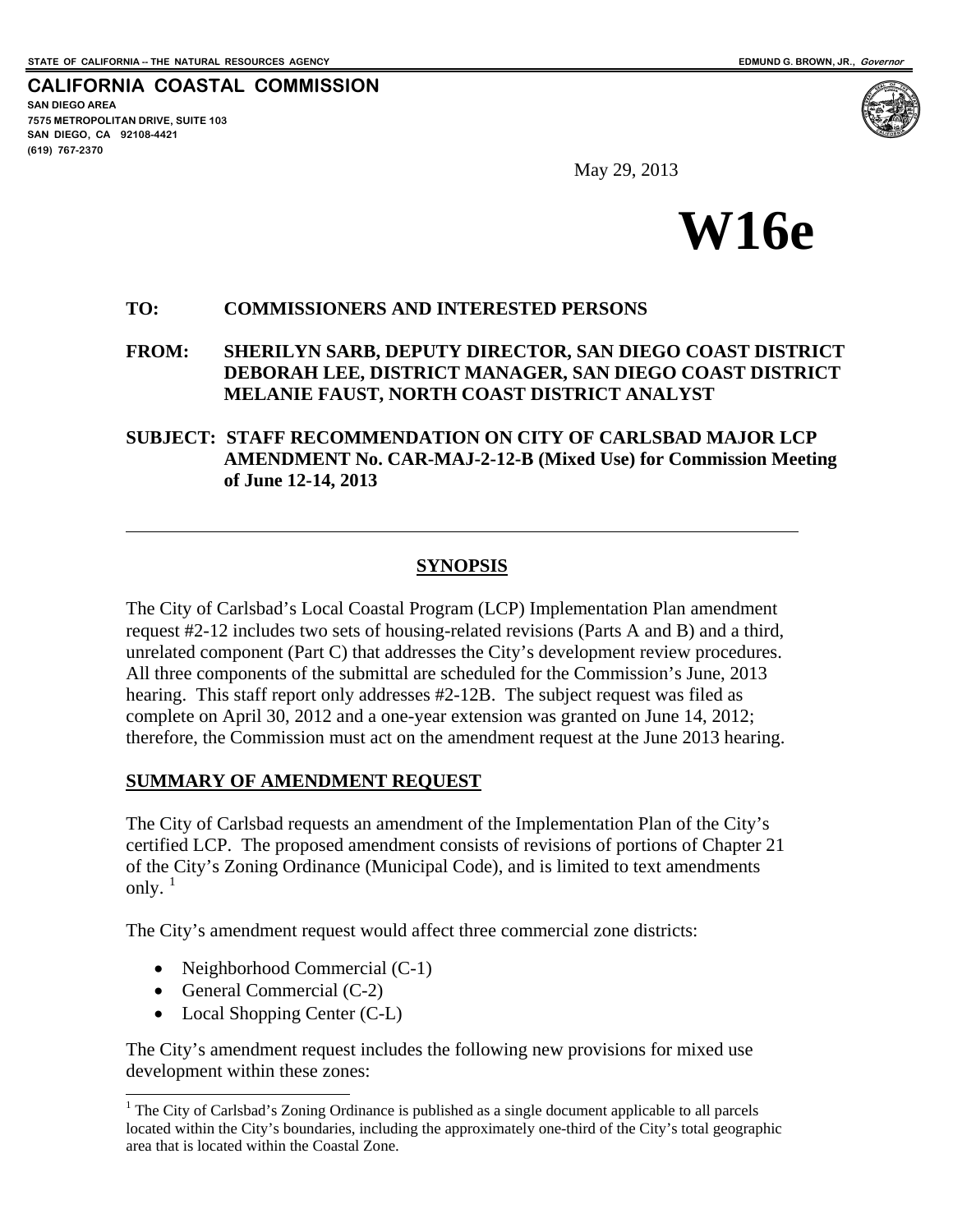- The residential component would be a permitted use, rather than a conditionally permitted use;
- The density of the residential component would be established at twenty (20) dwelling units per acre;
- The residential component must be secondary and accessory to the commercial use;
- The residential density and potential unit yield can only be based on twenty-five percent (25%) of the developable area of the subject site;
- The residential component could only be located above the ground floor and provided as part of a multi-storied commercial building;
- Mixed use projects with a residential component would be subject to the discretionary review of a Site Development Plan  $(SDP)$ ;<sup>[2](#page-1-0)</sup>
- Equivalent "credits" for dwelling units included in pertinent mixed use commercial projects would be withdrawn from the City's "excess dwelling units" bank (tracking mechanism), thereby ensuring that such project approvals remain consistent with the City's Growth Management Program and the affordable housing programs of the City's updated Housing Element.<sup>[3](#page-1-1)</sup>

The City has developed a number of affordable housing programs as part of the 2005- 2010 General Plan Housing Element update (which has been extended to 2013). The City has designed LCP amendment request #2-12B to incorporate into the City's Zoning Ordinance the related provisions of the City's Housing Element Program 2.1, as necessary.

The City has explained that as part of the Housing Element update process, state housing law standards administered by the State Department of Housing and Community Development require that the City identify a sufficient supply of new residential development opportunities to provide for Carlsbad's share of future regional affordable housing needs.<sup>[4](#page-1-2)</sup> The City's Zoning Ordinance presently allows residential use as part of

i<br>L

<span id="page-1-0"></span><sup>&</sup>lt;sup>2</sup> While the Site Development Plan would be subject to discretionary review and approval by the Planning Commission, the Planning Commission could not restrict or prohibit the residential use component of a mixed-use commercial development project through the SDP review process (which is currently possible through the required Conditional Use Permit application review process). The SDP does, however, allow decision-maker discretion over development standards related to site design, landscaping, architecture, etc. <sup>3</sup>A Growth Management Plan administered by the City that has not been submitted for certification as part of the LCP.

<span id="page-1-2"></span><span id="page-1-1"></span><sup>&</sup>lt;sup>4</sup> The Housing Element is subject to detailed statutory requirements and mandatory review by the California Department of Housing and Community Development (HCD). As part of the process, Carlsbad's Regional Housing Needs Assessment/housing unit share is periodically allocated by the San Diego Association of Governments (SANDAG) in accordance with state housing law. HCD certification of a local government's Housing Element provides two key benefits: a reduced likelihood of legal challenges, and increased competitiveness for various housing-related grant programs.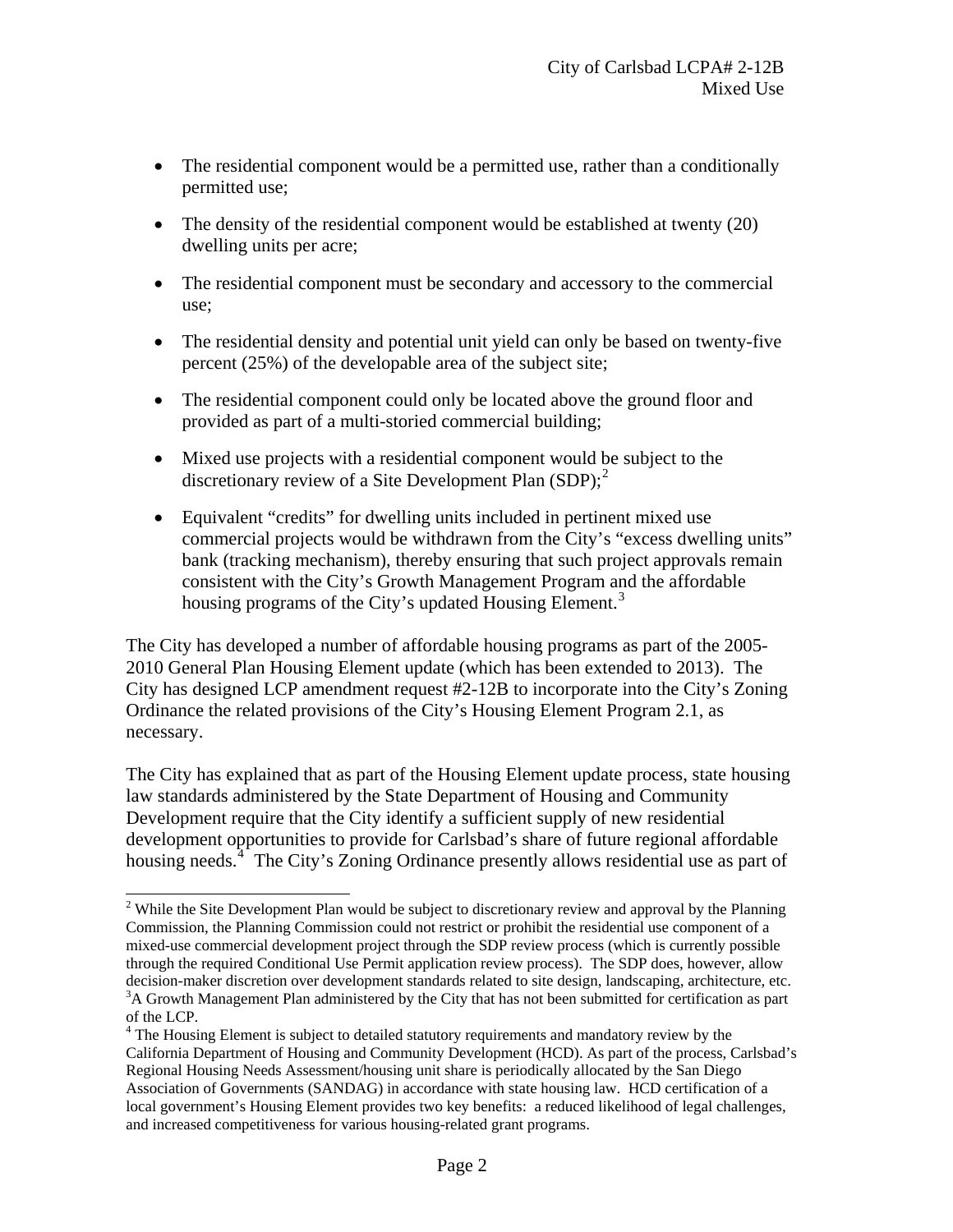commercial development proposals within the pertinent commercial zones; however, the residential component of such proposals presently requires the (discretionary) approval of a Conditional Use Permit. Where a layer of discretionary approval could thwart the yield of residential development capacity that specific zoning might otherwise provide, HCD may disallow the potential unit yield. The City could not then count that potential residential unit yield toward satisfaction of the City's assigned share of the region's future affordable housing needs.

For example, if the Planning Commission could deny the residential portion of a mixed use development by denying the necessary discretionary conditional use permit approval for such a project, HCD would not credit the potential residential development capacity toward satisfaction of the City's Regional Housing Needs Assessment (RHNA) share. The City's proposed amendment would eliminate this barrier to HCD certification, yet incorporate new performance standards to ensure that commercial use remains the predominant element of mixed use proposals that include a residential component in the subject commercial zones.

The proposed amendment would not waive, limit, reduce, or replace any policies or provisions protective of coastal resources set forth in the certified LCP. Therefore, implementation of the requested amendment is not expected to adversely affect any coastal resources.

The Commission can only reject implementation plan amendments where it can be shown that the amendment would be inconsistent with the certified land use plan (LUP) and/or render the implementation plan (IP) inadequate to carry out the LUP. The proposed revisions to the City's zoning ordinance provisions to allow residential uses by right as part of a mixed use commercial development in the Neighborhood Commercial, General Commercial and Local Shopping Center zones is consistent with the City's certified land use plans. Residential uses are already permitted with discretionary review in these zones and the subject amendments will maintain the commercial emphasis in any future proposed development. The proposed amendments would not conflict with protection of priority uses, such as visitor-serving commercial development, as those areas are designated for Travel Services Commercial (TS), Recreation Commercial (RC) or Travel/Recreation Commercial (T-R) with comparable zoning designations. In addition, even for areas reserved for visitor-serving commercial development, the Commission has accepted mixed use development strategies as long as provisions, such as the standards proposed herein, are adopted to ensure the commercial use priority is maintained. The City's request to amend Chapter 21 of the City's Zoning Ordinance therefore conforms with and is adequate to carry out the certified land use plans for the City's various segments. No adverse impacts to coastal access or coastal resources are anticipated.

Staff is therefore recommending that the amendment be approved as submitted by the City. The appropriate resolution and motion may be found on Page 6. The findings for approval of the Implementation Plan Amendment as submitted also begin on Page 6.

### **BACKGROUND**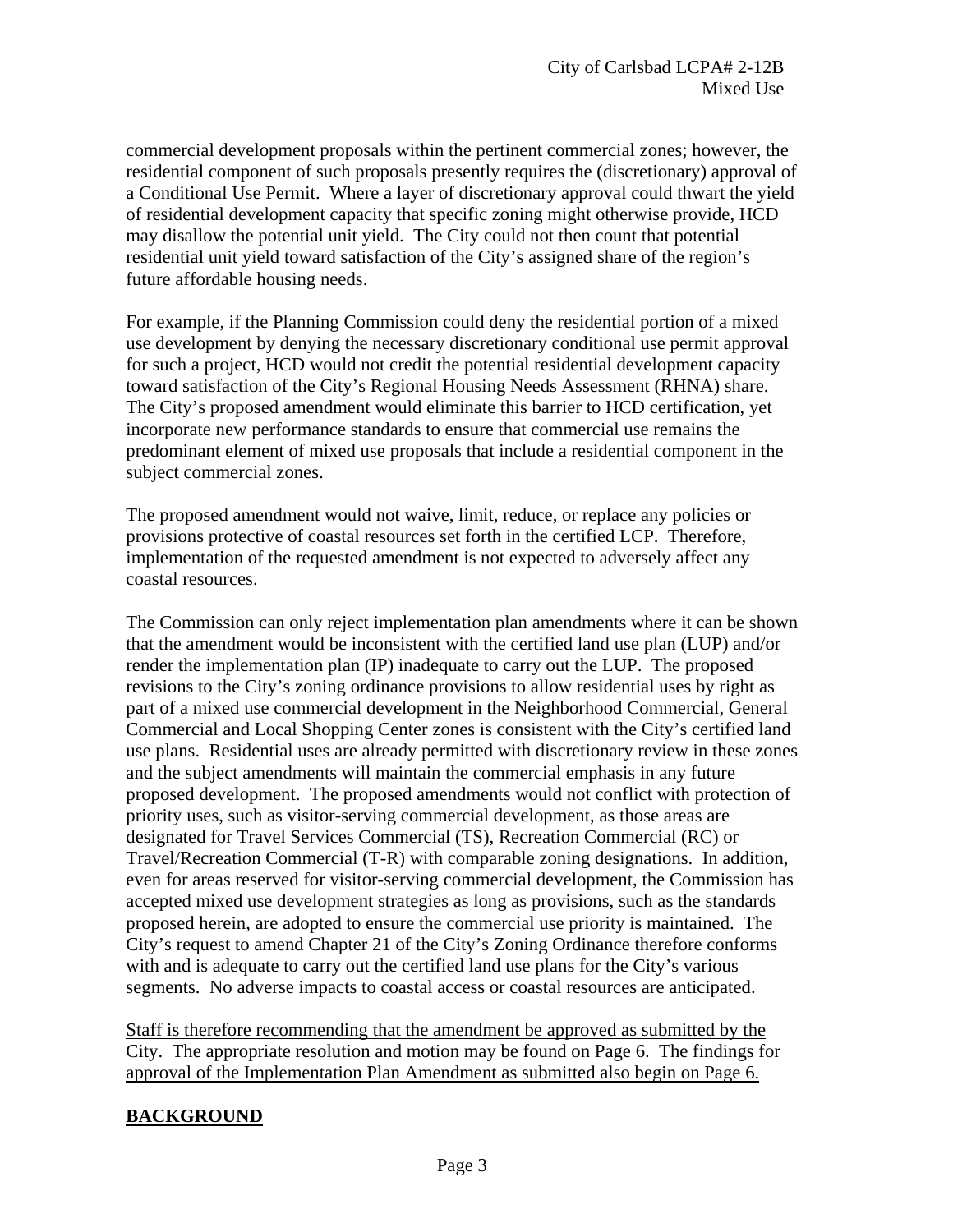There are six geographic segments in the City's LCP. The City's LCP has a unique history in that special legislation directed the Commission to draft the initial LCP. One segment, the Village Redevelopment Area LCP, was certified in 1988 and the City has been issuing coastal development permits there since that time. On October 21, 1997, the City assumed permit jurisdiction and has been issuing coastal development permits for all of the remaining segments except Agua Hedionda. The Agua Hedionda Lagoon LCP segment is a deferred certification area until an implementation plan for that segment is certified. This amendment again affects only the certified Implementation Plan but is a citywide amendment in scope.

# **ADDITIONAL INFORMATION**

 $\overline{a}$ 

Further information on the City of Carlsbad's LCP Amendment #2-12B may be obtained from Deborah Lee, San Diego District Manager, at (619) 767-2370.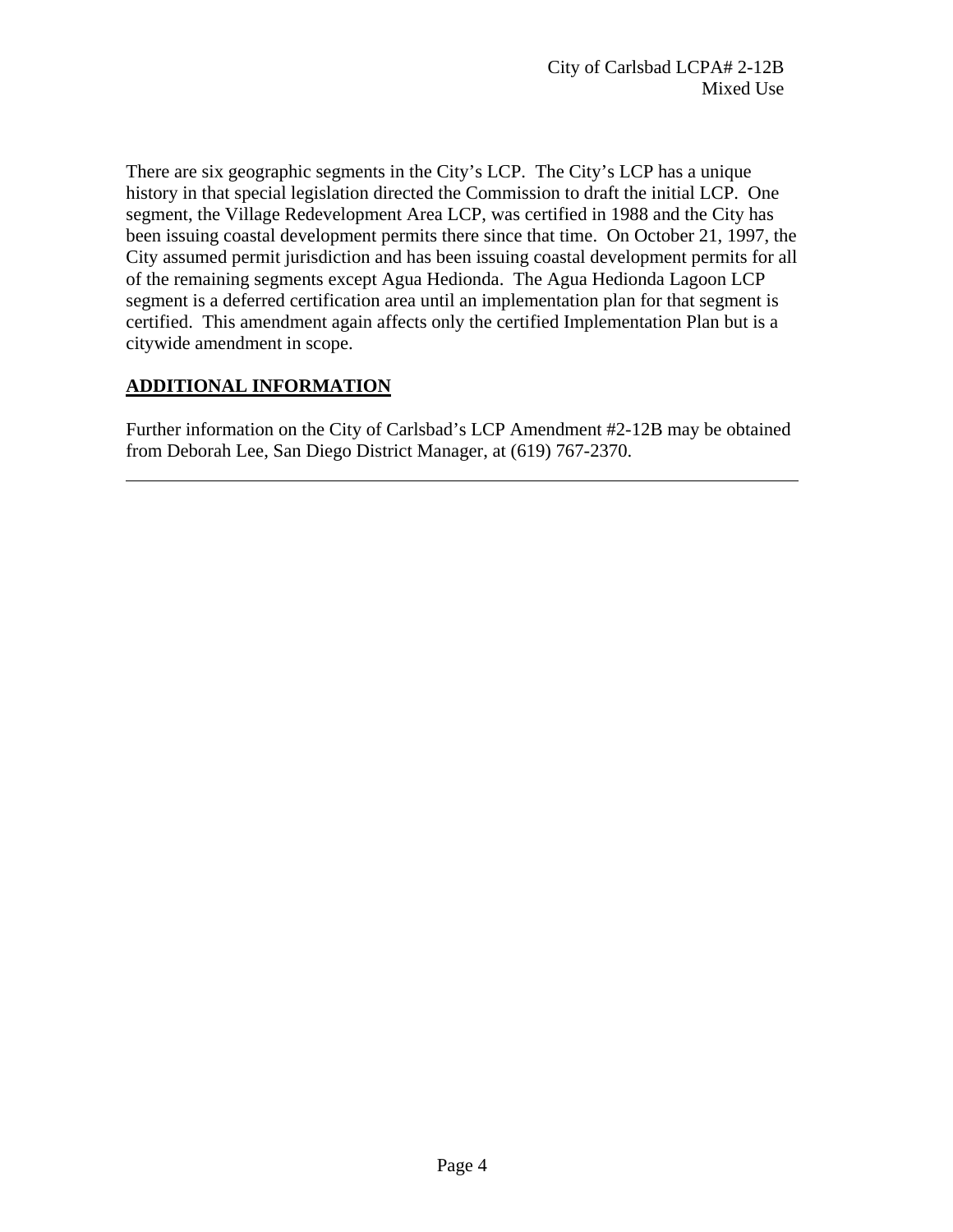# **PART I. OVERVIEW**

# **A. LCP HISTORY**

The City of Carlsbad's certified LCP contains six geographic segments as follows: Agua Hedionda, Mello I, Mello II, West Batiquitos Lagoon/Sammis Properties, East Batiquitos Lagoon/Hunt Properties, and Village Redevelopment. Pursuant to Sections 30170(f) and 30171 of the Public Resources Code, the Coastal Commission prepared and approved two portions of the LCP, the Mello I and II segments in 1980 and 1981, respectively. The West Batiquitos Lagoon/ Sammis Properties segment was certified in 1985. The East Batiquitos Lagoon/Hunt Properties segment was certified in 1988. The Village Redevelopment Area LCP was certified in 1988; the City has been issuing coastal development permits there since that time. On October 21, 1997, the City assumed permit jurisdiction and has been issuing coastal development permits for all segments except Agua Hedionda. The Agua Hedionda Lagoon LCP segment is a deferred certification area until an implementation plan for that segment is certified. This amendment modifies the City's Implementation Plan (IP) only.

# **B. STANDARD OF REVIEW**

Pursuant to Section 30513 of the Coastal Act, the Commission may only reject zoning ordinances or other implementing actions, as well as their amendments, on the grounds that they do not conform with, or are inadequate to carry out, the provisions of the certified land use plan. The Commission shall take action by a majority vote of the Commissioners present.

# **C. PUBLIC PARTICIPATION**

Section 30503 of the Coastal Act requires local governments to provide the public with maximum opportunities to participate in the development of the LCP amendment prior to its submittal to the Commission for review. The City has held Planning Commission and City Council meetings with regard to the subject amendment request. All of those local hearings were duly noticed to the public. Notice of the subject amendment has been distributed to all known interested parties.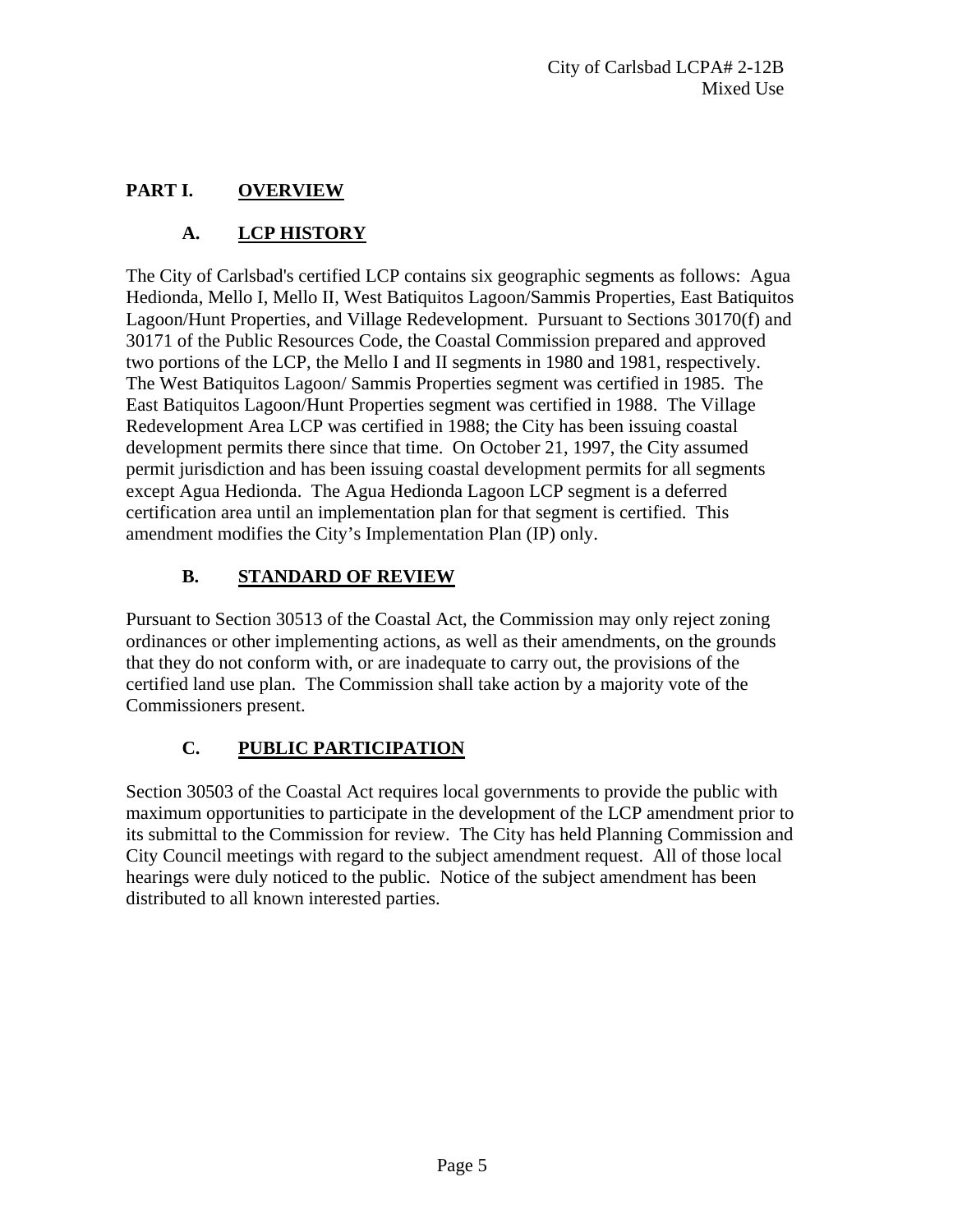# **PART II. LOCAL COASTAL PROGRAM SUBMITTAL – RESOLUTION**

Following a public hearing, staff recommends the Commission adopt the following resolution and findings. The appropriate motion to introduce the resolution and a staff recommendation are provided.

### **MOTION:** *I move that the Commission reject the Implementation Program Amendment No. 2-12B for City of Carlsbad as submitted.*

### **STAFF RECOMMENDATION OF REJECTION:**

Staff recommends a **NO** vote. Failure of this motion will result in certification of the Implementation Program Amendment as submitted and the adoption of the following resolution and findings. The motion passes only by an affirmative vote of a majority of the Commissioners present.

## **RESOLUTION TO CERTIFY IMPLEMENTATION PROGRAM AMENDMENT AS SUBMITTED:**

The Commission hereby certifies the Implementation Program Amendment for the City of Carlsbad certified LCP as submitted and adopts the findings set forth below on grounds that the Implementation Program Amendment conforms with, and is adequate to carry out, the provisions of the certified Land Use Plans, and certification of the Implementation Program Amendment will meet the requirements of the California Environmental Quality Act, because either: 1) feasible mitigation measures and/or alternatives have been incorporated to substantially lessen any significant adverse effects of the Implementation Program Amendment on the environment; or 2) there are no further feasible alternatives or mitigation measures that would substantially lessen any significant adverse impacts on the environment that will result from certification of the Implementation Program.

# **PART III. FINDINGS FOR APPROVAL OF THE CITY OF CARLSBAD IMPLEMENTATION PLAN AMENDMENT, AS SUBMITTED**

# **A. AMENDMENT DESCRIPTION**

This request involves a City-initiated LCP amendment to the City's Zoning Ordinance (Municipal Code), which is certified as part of its LCP Implementation Plan. No changes to land use or the certified LCP Land Use Plans are proposed herein. The requested amendment consists of text changes only.

The City's amendment would specifically revise certain provisions of the City's Zoning Ordinance (Chapters 21.26, 21.28 and 21.31) pertinent to the approvability (as a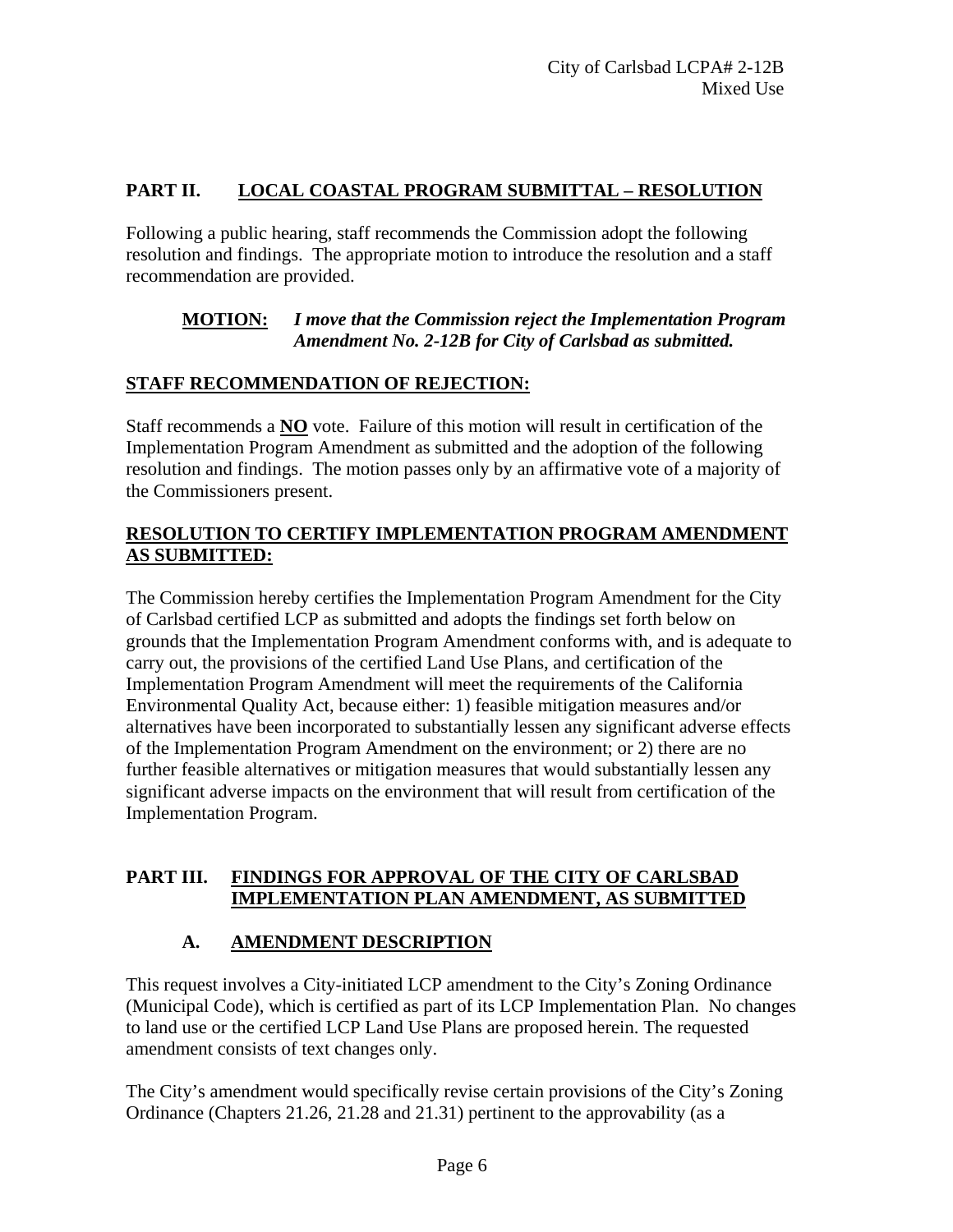permitted use) of residential development included as a mixed use component of a commercial development proposal. The amendment would apply to mixed use proposals on parcels zoned Neighborhood Commercial (C-1), General Commercial (C-2), or Local Shopping Center (C-L). The amendment eliminates the existing requirement that mixed use projects in these zones (when residential is included) obtain a Conditional Use Permit (discretionary approval) and includes new development standards to ensure that the residential component of a qualifying mixed use project does not interfere with the primary commercial purpose of the project:

- The residential component would be a permitted use, rather than a conditionally permitted use, subject to the other listed restrictions (below);
- The density of the residential component would be established at 20 dwelling units per acre (a density that is allowed within the City's Residential High Density Zone);
- The residential component must be secondary and accessory to the commercial use;
- The residential density and potential unit yield can only be based on twenty-five percent (25%) of the developable area of the subject site;
- The residential component could only be located above the ground floor and provided as part of a multi-storied commercial building;
- Mixed use projects including the residential component, would remain subject to the required approval of a Site Development Plan (SDP) to ensure adequate project design (such as landscaping elements);
- Approved dwelling units would be withdrawn from the "excess dwelling units" bank ensuring that the mixed use project approvals remain consistent with the City's existing Growth Management Program as well as with the contemporary programs of the City's updated Housing Element.

The changes requested by the City pursuant to the subject amendment would allow commercial development proposals in the three identified commercial zone districts to include a residential component as a use by right, instead of as a use subject to the approval of a Conditional Use Permit (a discretionary permit requirement). The City's amendment request includes new performance standards designed to ensure that the residential component of mixed use commercial development proposals would be subordinate and accessory to the overall commercial purpose. In this manner, the City's amendment request provides the assurance that residential development can be accommodated within pertinent commercial development proposals without diminishing the primary purpose of the subject zone districts (commercial development).

The City's Municipal Code includes a Growth Management Program that generally caps the maximum number of dwelling units that may be approved in residential zones citywide at levels below the maximum densities otherwise established by the certified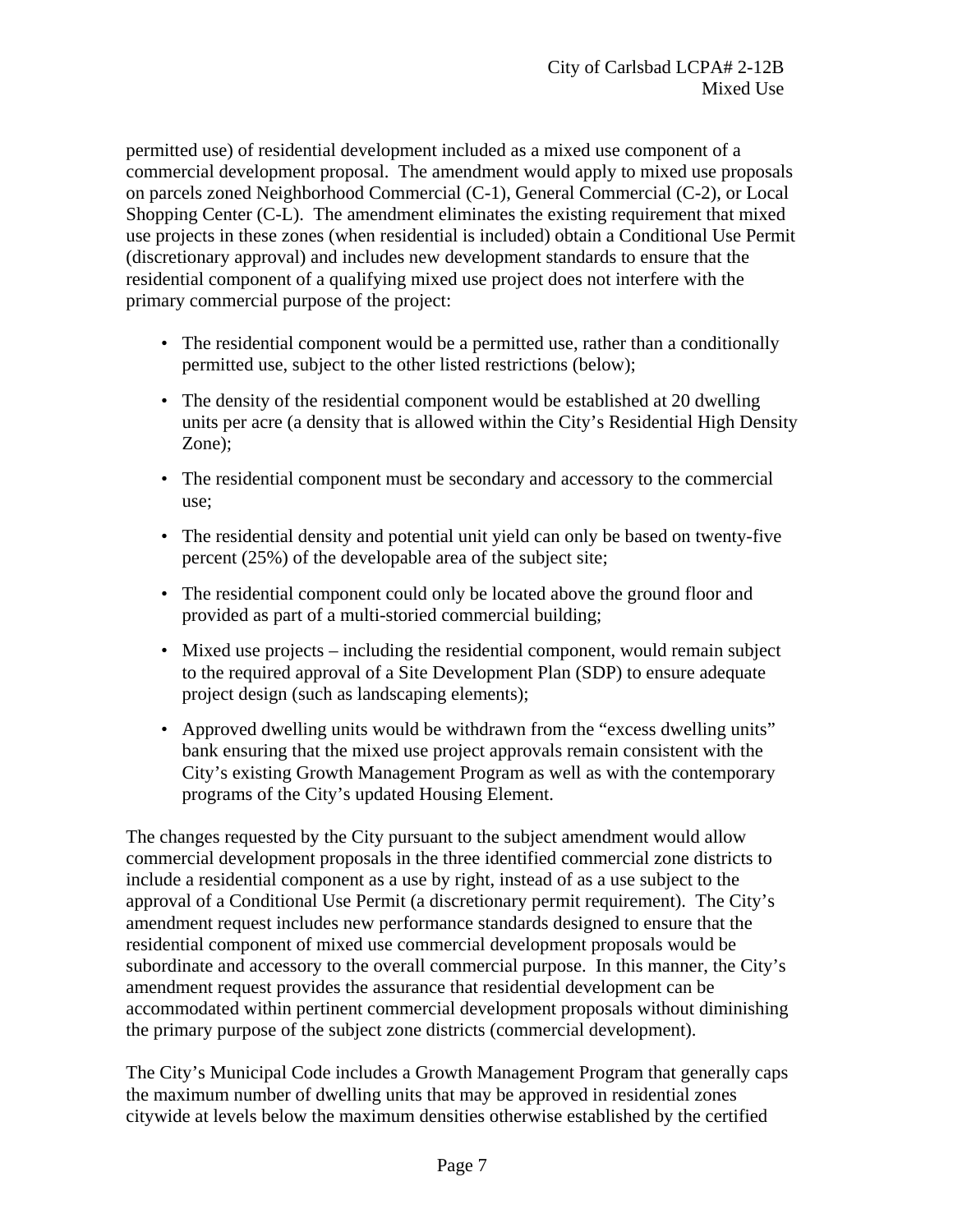Implementation Plan (Zoning Ordinance). To ensure that dwelling unit caps are not exceeded, the City developed a tracking system called the "Excess Dwelling Unit Bank" to account for projects approved both below and above the Growth Management Control Point (GMCP) densities. Excess dwelling units are units that have become available as the result of residential projects being approved and constructed with fewer dwelling units than would have been allowed by the Growth Management Control Point (GMCP) densities. Dwelling units deemed "excess" are added to the bank, and may be allocated to other projects so long as the citywide dwelling unit caps (and some other limitations) are not exceeded.

The Growth Management Program does not establish a GM Control Point for residential development as part of commercial mixed use development proposals. City staff has explained that, therefore, for any future mixed use projects in the commercial zones that would be authorized pursuant to the implementation of the proposed amendment (C-1, C-2 and C-L zones), all such dwelling units must rely on withdrawal of equivalent excess "banked" residential units since no units were allocated to the commercial zones in the past. According to City staff, the 2005-2010 Housing Element update process included a determination that a sufficient number of banked dwelling units exist to cover all potential future allocations for mixed use projects that arising in the subject commercial zones. Therefore, residential development associated with the implementation of the proposed LCP amendment would also be consistent with the City's established Growth Management Program requirements.

The proposed amendment would not supersede or diminish any other policies or provisions of the certified LCP that might otherwise limit the intensity of development that could be supported by any particular site within the subject commercial zones, or that otherwise protect coastal access or coastal resources. Moreover, the proposed amendment does not add a new type of approvable development (residential) to the commercial zones affected by the amendment – residential is already permitted – albeit with a CUP - within the subject C-1, C-2, and C-L zones.

# **B. FINDINGS FOR APPROVAL**

The standard of review for LCP implementation submittals or amendments is their consistency with and ability to carry out the provisions of the certified LUP.

**1) Purpose and Intent of the Ordinance**. The primary purpose of this proposed Zoning Ordinance amendment is to revise the existing provisions of Chapter 21 pertaining to the approval of residential development as a permitted component of commercial development projects within the C-1, C-2, and C-L zones citywide. The revisions would maintain the primary emphasis on the commercial nature of projects approved pursuant to the revised ordinance.

**2) Major Provisions of the Ordinance**. The provisions of the City's requested Zoning Ordinance amendment would apply only to projects proposed on lands zoned in accordance with the provisions of the Neighborhood Commercial (C-1), General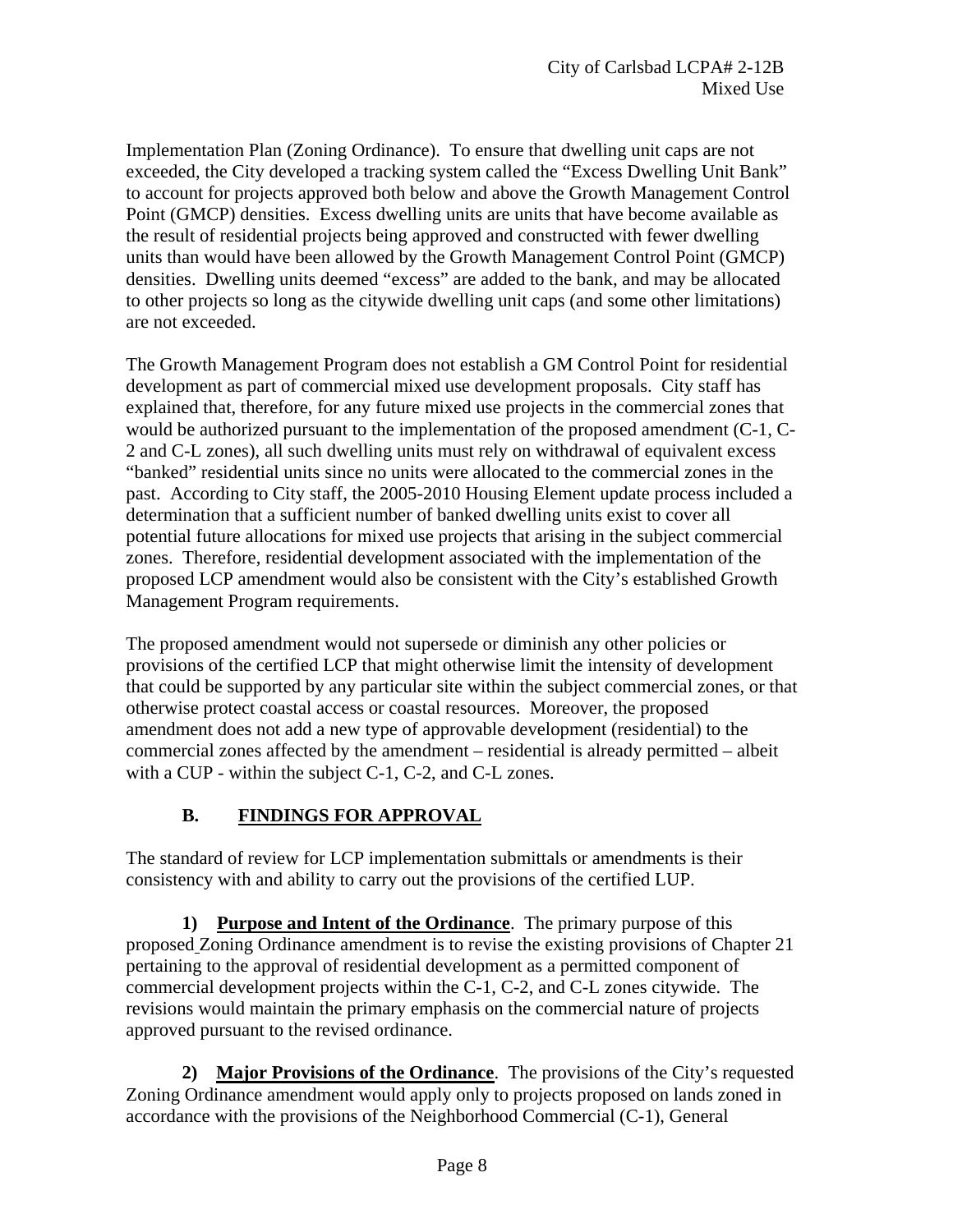Commercial (C-2), and Local Shopping Center (C-L) zone districts. The ordinance would ensure that residential development could be approved as a permitted mixed use component of commercial development projects in these zone districts, subject to development standards that, among other things, require that the residential component be secondary and accessory to the commercial project, that residential units proposed within a multi-story project be located above ground level, and that the residential density calculation be limited to twenty-five percent (25%) of the developable area of any site.

The proposed amendment would not alter any policies or provisions in the certified LCP that are protective of coastal access or coastal resources. All portions of the proposed amendment are limited to text changes, and these text changes affect Chapters 21.26, 21.28 and 21.31 of the City's Zoning Ordinance.

**3) Adequacy of the Ordinance to Implement the Certified LUP Segments.**  As noted above, the standard of review for LCP implementation submittals or amendments is their consistency with and ability to carry out the provisions of the certified LUP. The amendment does not change the type of land use (commercial) of the pertinent zone districts, and residential use is already a mixed use component of development that may be approved pursuant to the certified LUP (albeit with a conditional use permit). The amendment's primary effect is to ensure that residential development is approvable as a proposed component of a mixed-use commercial development and cannot be denied or otherwise severely limited as the consequence of discretionary review. The proposed amendment incorporates numerous measures to ensure that the residential component of a mixed use commercial development is secondary and accessory to the commercial development in every respect.

#### **a. Background**

### **State Law: Housing Policy**

The City of Carlsbad, like other local governments in California, is required by state law to have a general plan, and each general plan is required to have a housing element. The housing element must be updated periodically to reflect a community's changing housing needs. The housing element provides an assessment of current and future housing needs and a plan with programs designed to address those needs. A jurisdiction's housing need is determined through the Regional Housing Needs Assessment (RHNA) process, which is also mandated by state law. The RHNA represents the future housing growth for the planning period of a housing element, and is divided into four income groups based on County Area Median Income: Very Low, Low, Moderate and Above Moderate income groups. The RHNA process is administered in Carlsbad's region by the San Diego Association of Governments (SANDAG). The housing element is subject to mandatory certification review by the State Department of Housing and Community Development (HCD). HCD certification depends in part on whether the housing element provides adequate capacity for future housing development in accordance with the City's assigned RHNA share.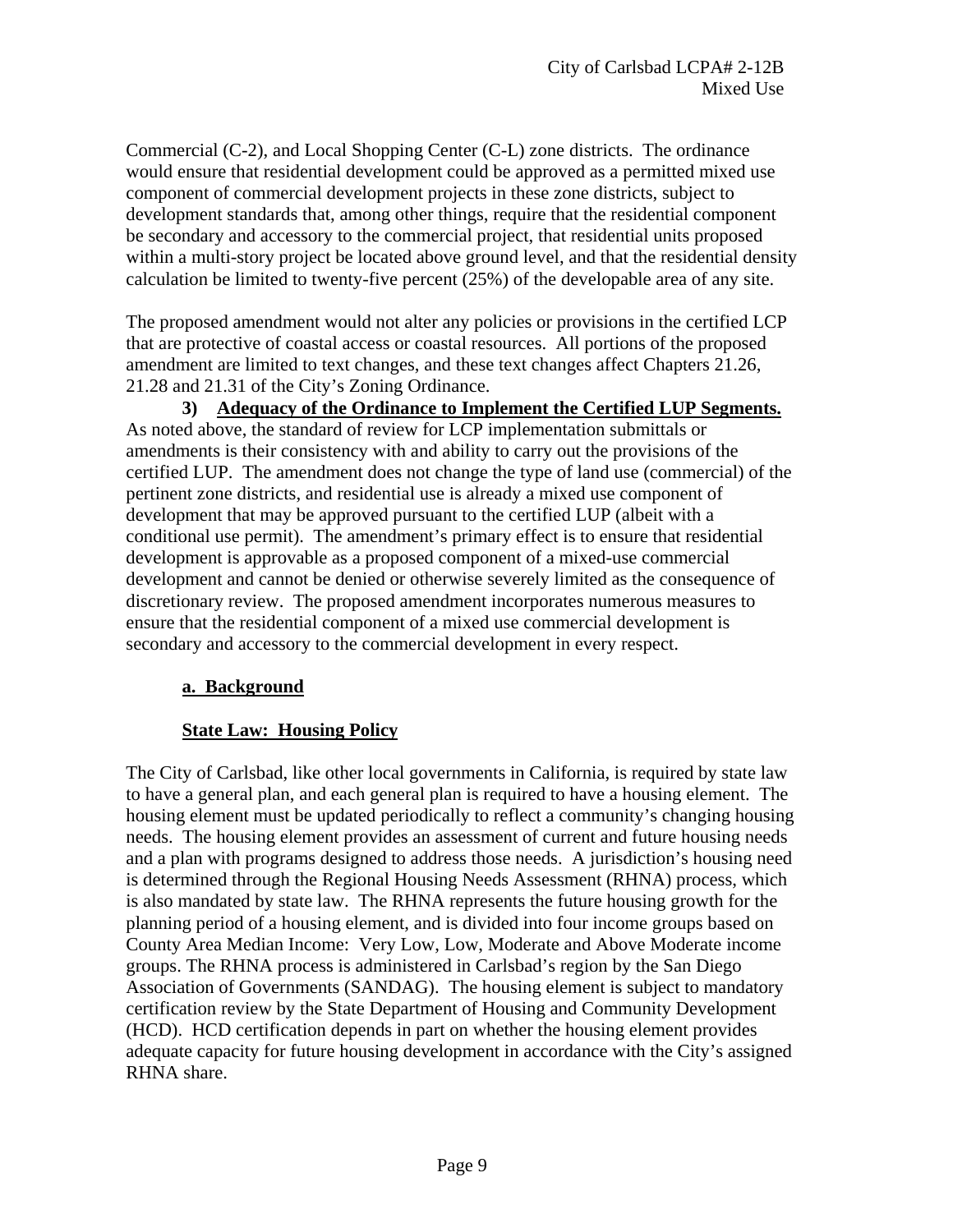The City has undertaken the planning and development of programs to provide future development capacity for its regional share of affordable housing supplies as determined by HCD and SANDAG. The programs have been included in the City's 2005-2010 (extended, 2013) Housing Element update. One of these programs (Program 2.1) includes measures reflected in the City's amendment request, including provisions to strengthen the approvability of mixed use commercial development projects in certain commercial districts when an appropriate residential component is included, as well as provisions to ensure that residential use does not overshadow the primary commercial component of mixed use projects in commercial zones.

### **b. Analysis/Land Use Plan Conformance**

The City determined in its 2005-2010 Housing Element Update that additional housing unit yields would be necessary to meet the City's Regional Housing Needs Assessment share. One of the new housing programs the City developed in response is the "Mixed Use" program, which would be implemented in part by the requested LCP amendment. The amendment would allow residential as a permitted – rather than conditional - use in certain commercial zones (C-1, C-2, and C-L) when proposed as a mixed use component of an otherwise commercial project.

For Neighborhood Commercial uses and the C-1 Neighborhood Commercial Zone, permitted uses include a broad array of consumer services, retail outlets and personal services such as bakeries, restaurants, grocery stores and service stations; and, then residential uses above the ground floor and hotels/motels are also permitted by conditional use permit. For General Commercial development and the C-2 General Commercial Zone, permitted uses include all uses permitted in the C-1 zone, along with auto repair facilities, pet shops and other retail, wholesale or service businesses catering directly to consumers; and then residential uses above the ground floor, professional care facilities, bars and cocktail lounges and hotels/motels are also permitted by conditional use permit. For Local Shopping Center uses and the C-L Local Shopping Center zone, the permitted uses focus on shopping center facilities and a broad array of consumer retail outlets; and, then residential uses above the ground floor are similarly permitted through issuance of conditional use permit. Thus, in each of the subject zones, the certified LCP already allows residential use a conditionally-approved component of commercial development proposals within the subject zone districts. However, the proposed amendment would increase the likelihood that an appropriate mixed use proposal could be approved in the three specified commercial zones. This change would help the City meet the affordable housing program requirements required by state housing law. The certainty that a residential component of projects proposed within the subject zones could be approved is a key requirement of state housing law.

Each of the City's certified Land Use Plan segments provide for a mix of uses and designate some properties for high priority, visitor-serving uses. In terms of LUP policies, the most specific provisions are contained in the Mello II LUP segment. They state: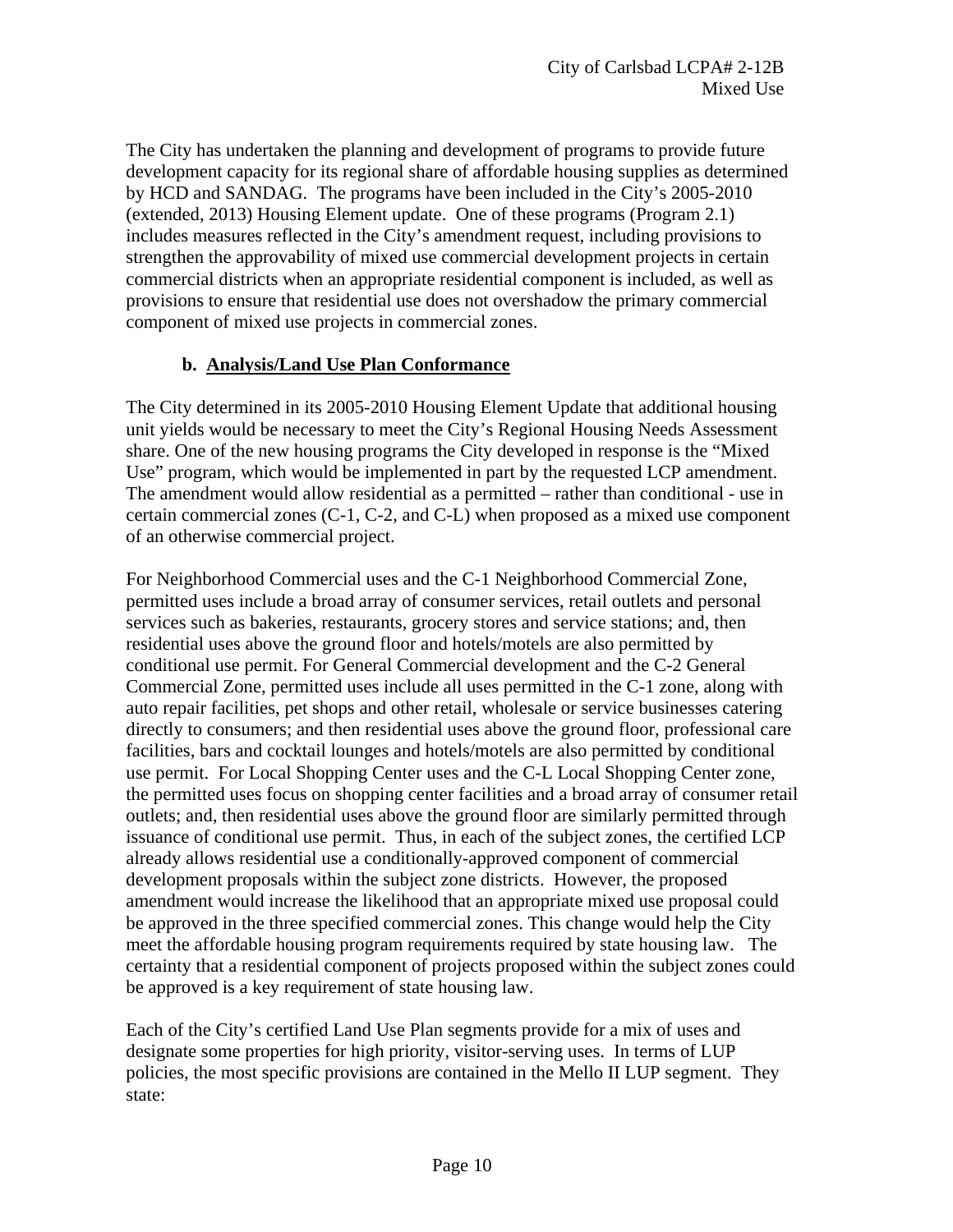## **POLICY 6-5 NEED FOR 200 ADDITIONAL HOTEL-MOTEL ROOMS, AND VISITOR-SERVING USES**

Approximately 40 acres of additional visitor-serving (hotel-motel and restaurant) uses should be established. Assuming a density of approximately ten hotel-motel rooms per acre, the estimated need of 200 additional rooms can be achieved. Restaurants and other visitor-serving facilities also need to be provided. Suggested locations are the intersections of I-5 with Palomar Airport Road and/or Poinsettia Lane. Not all of this demand needs to be met with land immediately within the coastal zone.

### **POLICY 6-6 ADDITIONAL VISITOR-SERVING FACILITIES AT ELM AVENUE AND CARLSBAD BOULEVARD**

Provision should be made for additional visitor-serving facilities, as well as retaining existing visitor uses, at the western terminus of the Elm Avenue corridor in the coastal.

### **POLICY 6-8 DEFINITION OF VISITOR-SERVING COMMERCIAL USES, AND EAST END OF BUENA VISTA LAGOON**

"Visitor-serving commercial uses" shall be defined to include hotels and motels recreational facilities, restaurants and bars, amusement parks, public parks, horticultural gardens, farmers' markets, retail uses accessory to another use which is the primary use of the site, and other accessory uses customarily catering to hotel and motel guests. […]

### **POLICY 6-9 PROPERTIES FRONTING CARLSBAD BOULEVARD ADJACENT TO AND INCLUDING SOUTH CARLSBAD STATE BEACH**

The South Carlsbad State Beach campground should be considered for conversion to a day use beach and upland park if other adequate campground facilities can be developed nearby.

Mixed use development (i.e., residential and recreational-commercial) shall be permitted by right on properties fronting Carlsbad Boulevard across from South Carlsbad State Beach. […]

These policies identify the need for additional land to be reserved for visitor-serving development, however, these provisions have not been updated for several years and there have been changes in the pattern of development. The City has committed to working with the Commission on reassessment of its hotel/motel inventory and land reserved for visitor commercial development. In addition, the City is working on a General Plan update that will be followed by a comprehensive update of its LCP. In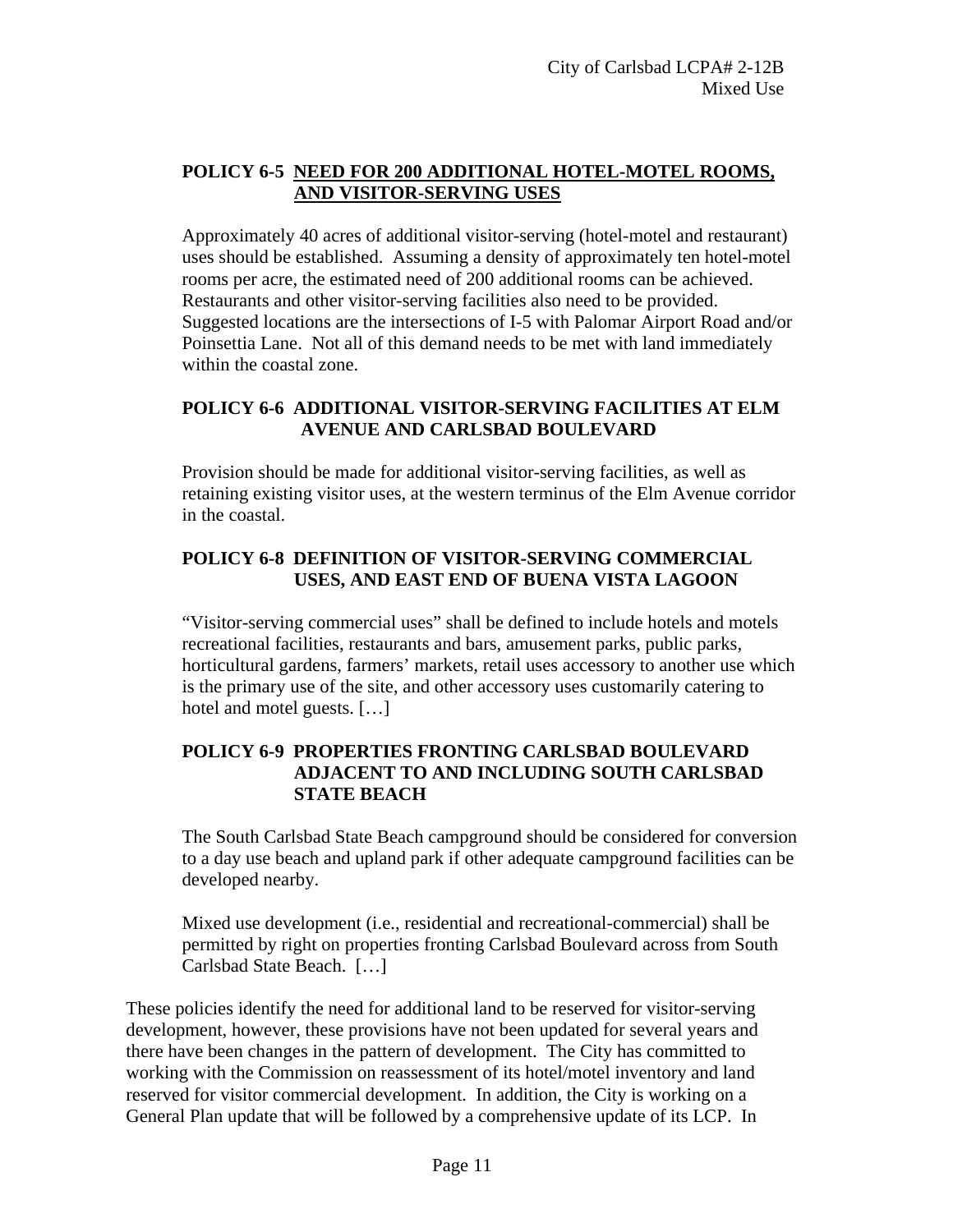those efforts, it will be important to reassess both the amount of lands reserved for various commercial uses, the affordability issues raised with overnight accommodations and the mix of uses allowed in each commercial zone. At this time, the Commission finds that given residential uses were already allowed in these zones and many of the otherwise permitted commercial uses would also serve beach visitors and tourists, the subject amendments can be supported. The City has also included a variety of development standards within the requested amendment to ensure that the residential use is restricted such that it will be secondary and accessory to the primary commercial development of a mixed use proposal, residential development would be located above ground level and the potential residential density could only be based on twenty-five percent (25%) of the developable site area.

Thus, the provisions of the amendment would secure the approvability of a residential component of mixed use commercial project proposals, thus helping the City achieve its mandated affordable housing program goals. At the same time, the protective provisions included by the City in the requested amendment would preserve the identified commercial purpose and development standards of the subject zone districts in a manner consistent with the certified LCP.

### **c. Conclusion**

The application of the requested amendment to development review standards that would be applied to mixed use proposals brought forward for lands zoned C-1, C-2, or C-L pursuant to the City's certified Implementation Plan would not diminish any existing standards set forth in the certified LCP. Residential is already a conditionally permitted use within these zone districts. Although the City's amendment would eliminate the requirement that a residential component be subject to a CUP, the amendment would also add a number of new provisions (listed and discussed above) designed to ensure that residential use would nevertheless be clearly subordinate to the commercial component of pertinent projects. Thus, the City's amendment request would preserve the primarily commercial purpose of the C-1, C-2, and C-L zones established by the City's certified Implementation Plan.

City staff has explained that the requested amendment would not produce significant increases in the likely number of residential dwelling units that could be approved within the subject commercial zone districts. The primary effect of the proposed amendment is the reduced potential for denial or reduction of the residential component of mixed use projects proposed in any of the three subject commercial zones.

The proposed amendment would not waive, limit, reduce, or replace any policies or provisions protective of coastal resources set forth in the certified LCP. The proposed amendment will not increase the kinds, locations or intensities of land uses that could be authorized, in comparison with the certified LCP. Lands reserved for high priority uses, such as visitor-serving commercial areas, are designated for Travel Services or Recreational Commercial development in the City's LCP. The subject amendment would not affect those properties and, as discussed above, the proposed development standards will ensure the commercial emphasis of any mixed use development project will not be diminished. In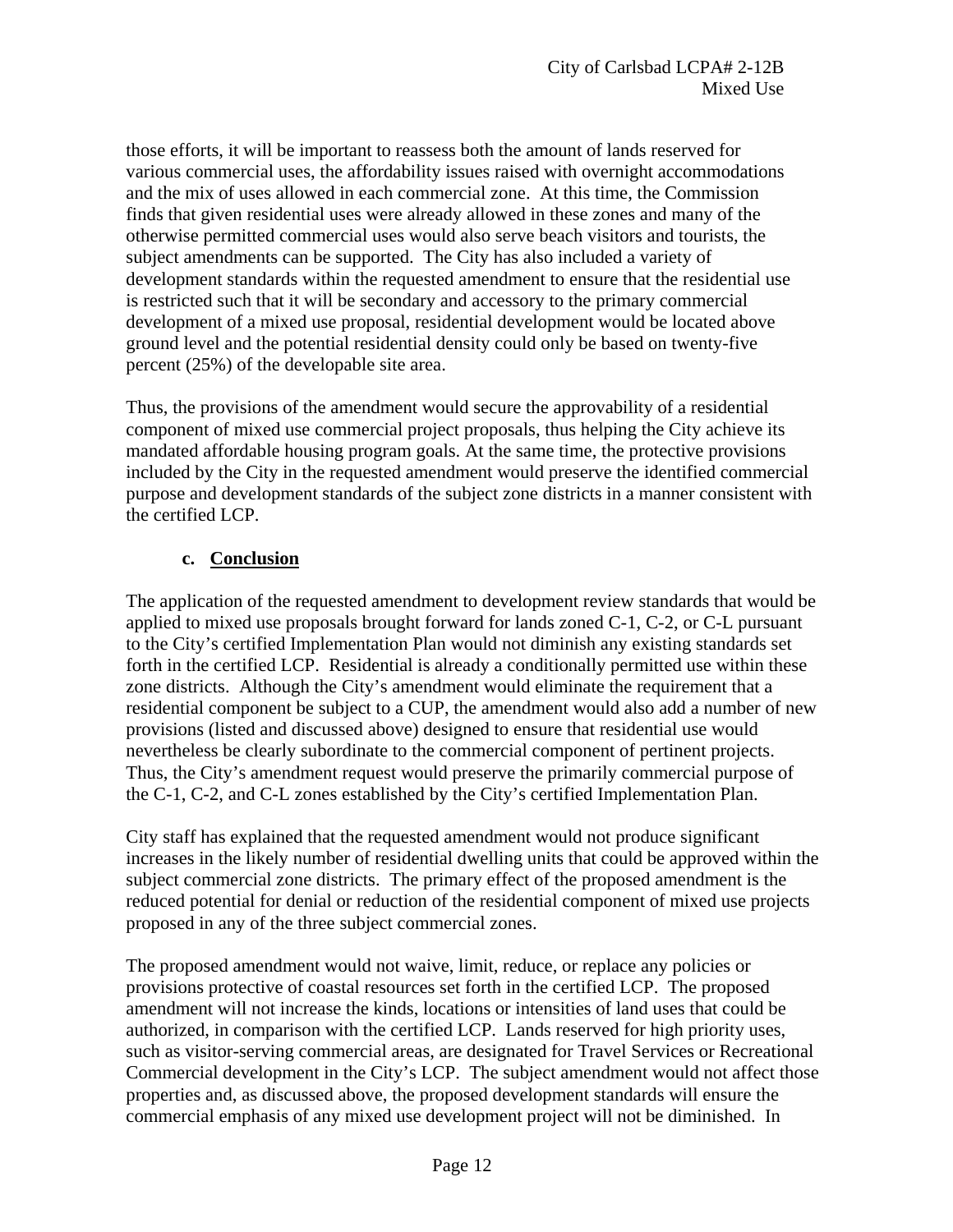summary, the Commission finds that the proposed Implementation Plan amendment can be found in conformance with the City's certified Land Use Plans and will not adversely impact coastal access or coastal resources.

## **PART IV. CONSISTENCY WITH THE CALIFORNIA ENVIRONMENTAL QUALITY ACT (CEQA)**

Section 21080.5 of the California Environmental Quality Act (CEQA) exempts local government from the requirement of preparing an environmental impact report (EIR) in connection with its activities and approvals necessary for the preparation and adoption of a local coastal program. The Commission's Local Coastal Program (LCP) review and approval program has been found by the Resources Agency to be functionally equivalent to the EIR process. Thus, under CEQA Section 21080.5, the Commission is relieved of the responsibility to prepare an EIR for each LCP.

Alternatively, pursuant to the City's own obligations under CEQA, the City determined that the subject LCP amendment was included as part of the project description prepared for, and addressed within, the Revised Mitigated Negative Declaration (MND) for the City's Housing Element approved by the City on December 22, 2009.

Nevertheless, and the City's own determination that the project is subject to the previously approved MND notwithstanding, the Commission is required in an LCP submittal, such as in this case, to find that the approval of the proposed LCP, or LCP, as amended, does conform with CEQA provisions. The City of Carlsbad, as noted above, found that the proposed project was evaluated in the MND approved by the City on December 22, 2009 and that the proposed project that is the subject of the pending LCP Amendment would not result in any additional environmental impacts that were not considered within the subject MND. Notably, the proposed amendment would not add residential as a newly approved category of land use that could be approved within the subject commercial zone districts. Residential is already an approvable use within these zones as a component of mixed use commercial development projects proposed for parcels zoned C-1, C-2, or C-L throughout the city. The proposed amendment would only ensure that the residential component of such projects, where proposed, is a permitted –rather than a conditional – use. The amendment includes provisions to ensure that mixed use commercial projects would be primarily commercial in nature, and that the residential component would be secondary and accessory to the commercial component of pertinent projects.

The Commission finds there are no feasible alternatives or feasible mitigation measures available which would substantially lessen any significant adverse effect on the environment. Furthermore, the Commission finds that the proposed amendment is unlikely to have any significant adverse effect on the environment. Therefore, the Commission finds that the subject LCP implementation plan, as amended, conforms to the provisions of CEQA.

(G:\San Diego\Reports\LCPs\City of Carlsbad\CAR-MAJ-2-12-B (Mixed Use) stf rpt.doc)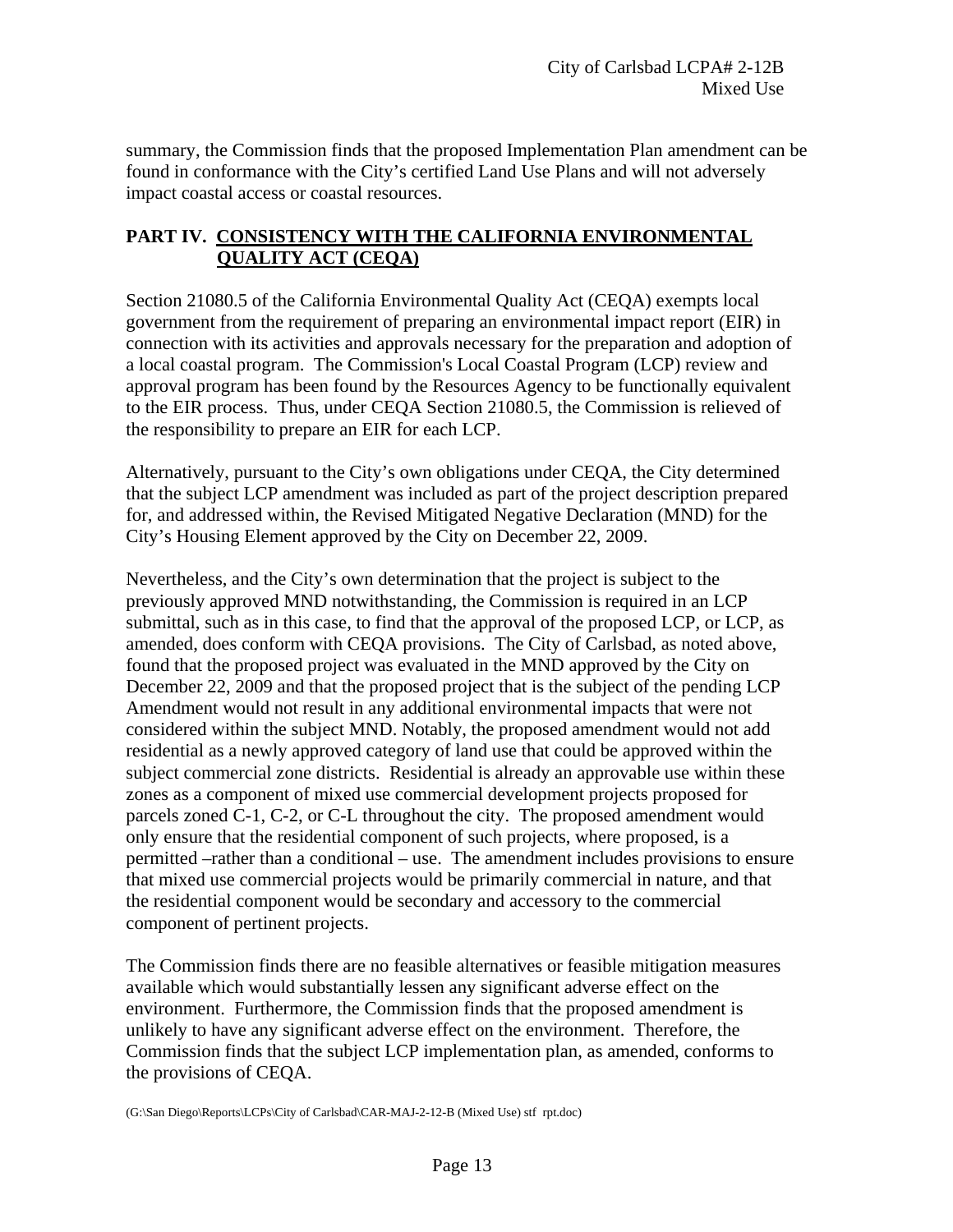#### **EXHIBIT 2**

#### RESOLUTION NO. 2012-023

A RESOLUTION OF THE CITY COUNCIL OF THE CITY OF CARLSBAD, CALIFORNIA, APPROVING AN AMENDMENT TO THE CARLSBAD LOCAL COASTAL PROGRAM TO IMPLEMENT A PORTION OF CARLSBAD GENERAL PLAN HOUSING ELEMENT PROGRAM 2.1 OF THE ADOPTED 2005-2010 HOUSING ELEMENT (GPA 03-02) AND THEREBY AMENDING THE ZONING ORDINANCE TO ALLOW RESIDENTIAL USES AS A PERMITTED USE IN CERTAIN COMMERCIAL ZONES. H.E. PROGRAM 2.1 MIXED USE **CASE NAME: CASE NO.: LCPA 10-04** 

The City Council of the City of Carlsbad, California, does hereby resolve as follows:

WHEREAS, pursuant to the provisions of the Municipal Code, the Planning Commission did on December 7, 2011, hold a duly noticed public hearing as prescribed by law to consider the Zone Code Amendment (ZCA 10-05), as referenced in Planning Commission Resolution No. 6842, and Local Coastal Program Amendment (LCPA 10-04), as referenced in Planning Commission Resolution No. 6843; and

WHEREAS, the Planning Commission adopted Planning Commission Resolutions No. 6842 and 6843 recommending to the City Council that ZCA 10-05 and LCPA 10-04 be approved; and

WHEREAS, the City Council of the City of Carlsbad, on the 24<sup>th</sup> day of January, 2012, held a duly noticed public hearing to consider the Zone Code Amendment and Local Coastal Program Amendment; and

WHEREAS, at said public hearing, upon hearing and considering all testimony and arguments, if any, of all persons desiring to be heard, the City Council considered all factors relating to the Zone Code Amendment and Local Coastal Program Amendment.

NOW, THEREFORE, the City Council of the City of Carlsbad, California does hereby resolve as follows:

That the above recitations are true and correct.

 $2.$ That the findings of the Planning Commission in Planning Commission Resolutions No. 6842 and 6843 constitute the findings of the City Council in this matter.

l

 $\overline{c}$ 

3

4

5

6

 $\overline{7}$ 

8

.9

10

11

12

13

14

15

16

17

18

19

20

21

22

23

24

 $1<sup>1</sup>$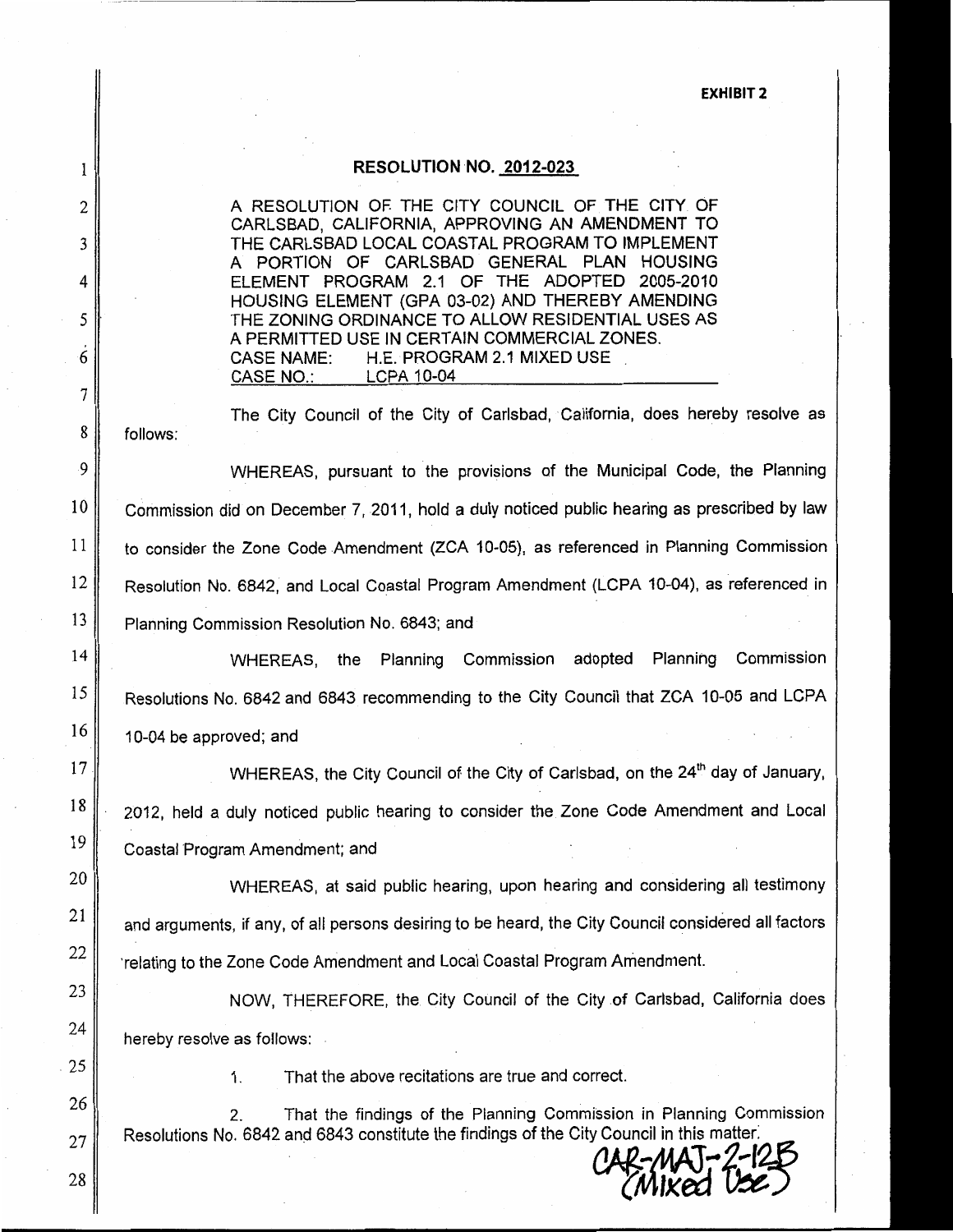That the amendment to the Local Coastal Program (LCPA 10-04), is 3. approved as shown in Planning Commission Resolution No. 6843, on file with the City Clerk and incorporated herein by reference.

That the approval of LCPA 10-04 shall not become effective until it is  $4<sup>1</sup>$ approved by the California Coastal Commission and the California Coastal Commission's approval becomes effective.

#### "NOTICE TO APPLICANT"

The time within which judicial review of this decision must be sought is governed by Code of Civil Procedure, Section 1094.6, which has been made applicable in the City of Carlsbad by Carlsbad Municipal Code Chapter 1.16. Any petition or other paper seeking review must be filed in the appropriate court not later than the ninetieth day following the date on which this decision becomes final; however, if within ten days after the decision becomes final a request for the record is filed with a deposit in an amount sufficient to cover the estimated cost or preparation of such record, the time within which such petition may be filed in court is extended to not later than the thirtieth day following the date on which the record is either personally delivered or mailed to the party, or his attorney of record, if he has one. A written request for the preparation of the record of the proceedings shall be filed with the City Clerk, City of Carlsbad, 1200 Carlsbad Village Drive, Carlsbad, CA. 92008.

12  $III$ 13  $III$  $14$  $III$ 15  $III$ 16  $III$ 17  $III$ 18  $III$ 19  $III$ 20  $III$ 

21

22

23

24

25

26

27

28

 $III$ 

 $III$ 

 $III$ 

 $III$ 

 $III$ 

 $III$ 

 $III$ 

 $\mathbf{1}$ 

 $\overline{2}$ 

3

4

5

6

 $\overline{7}$ 

8

9

10

 $11$ 

 $-2-$ 

IС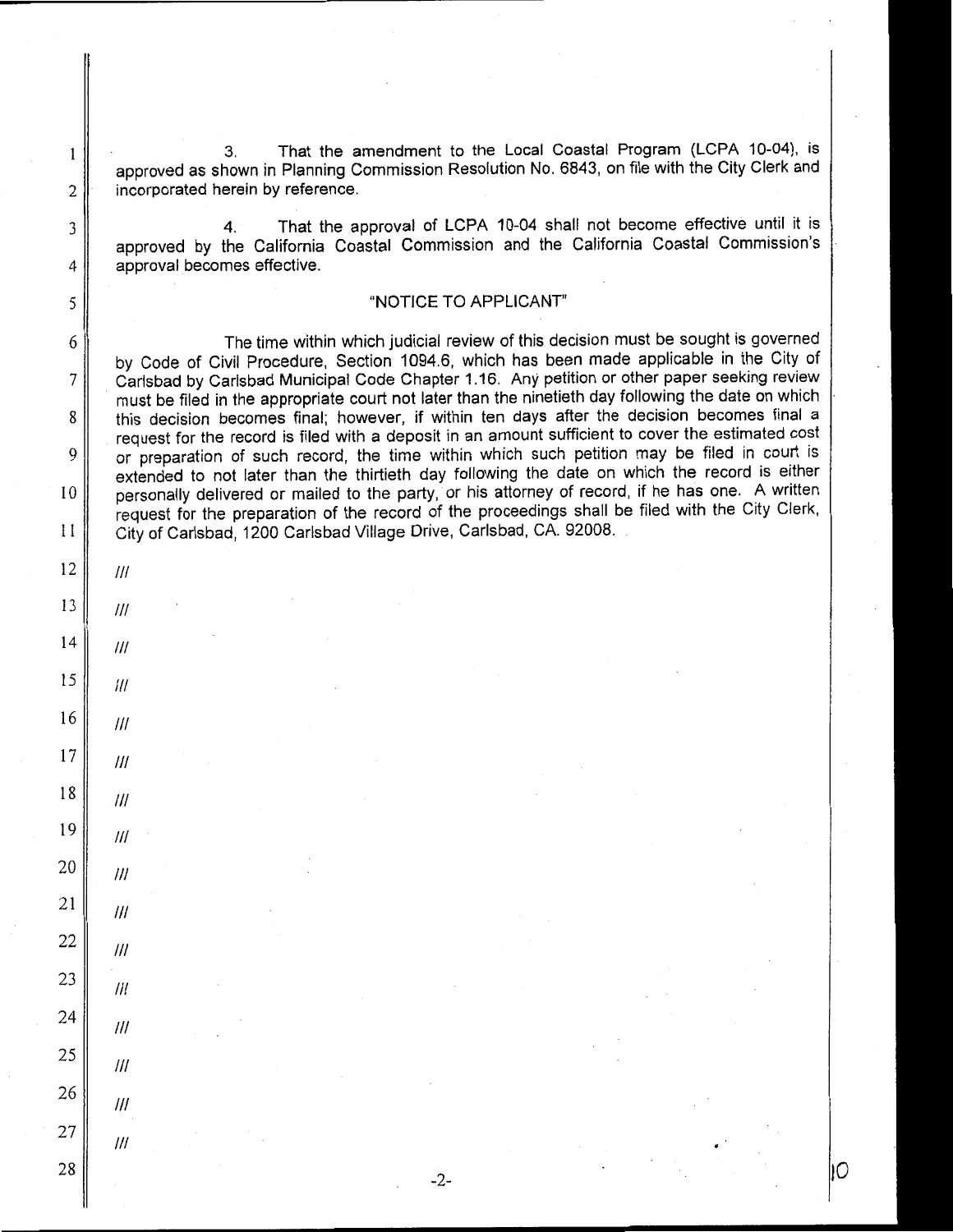| 1               | PASSED, APPROVED AND ADOPTED at a Regular Meeting of the City Council                               |  |  |  |  |  |  |  |
|-----------------|-----------------------------------------------------------------------------------------------------|--|--|--|--|--|--|--|
| $\overline{2}$  | of the City of Carlsbad on the 24 <sup>th</sup> day of January, 2012, by the following vote to wit: |  |  |  |  |  |  |  |
| 3               | Council Members Hall, Kulchin, Blackburn, Douglas and Packard.<br>AYES:                             |  |  |  |  |  |  |  |
| 4               |                                                                                                     |  |  |  |  |  |  |  |
| 5               | NOES:<br>None.                                                                                      |  |  |  |  |  |  |  |
| $6 \frac{1}{2}$ |                                                                                                     |  |  |  |  |  |  |  |
| $\overline{7}$  | <b>ABSENT:</b><br>None.                                                                             |  |  |  |  |  |  |  |
| 8               |                                                                                                     |  |  |  |  |  |  |  |
| 9               |                                                                                                     |  |  |  |  |  |  |  |
| 10              |                                                                                                     |  |  |  |  |  |  |  |
| 11              | MATT HALL, Mayor                                                                                    |  |  |  |  |  |  |  |
| 12              | <b>ATTEST:</b>                                                                                      |  |  |  |  |  |  |  |
| 13              |                                                                                                     |  |  |  |  |  |  |  |
| 14              |                                                                                                     |  |  |  |  |  |  |  |
| 15<br>16        | Clerk<br>City<br>VODD,                                                                              |  |  |  |  |  |  |  |
| 17              | (SEAL)                                                                                              |  |  |  |  |  |  |  |
| 18              |                                                                                                     |  |  |  |  |  |  |  |
| 19              | Julian L                                                                                            |  |  |  |  |  |  |  |
| <b>20</b>       |                                                                                                     |  |  |  |  |  |  |  |
| 21              |                                                                                                     |  |  |  |  |  |  |  |
| 22              |                                                                                                     |  |  |  |  |  |  |  |
| 23              |                                                                                                     |  |  |  |  |  |  |  |
| 24              |                                                                                                     |  |  |  |  |  |  |  |
| 25              |                                                                                                     |  |  |  |  |  |  |  |
| 26              |                                                                                                     |  |  |  |  |  |  |  |
| 27              |                                                                                                     |  |  |  |  |  |  |  |
| 28              |                                                                                                     |  |  |  |  |  |  |  |
|                 |                                                                                                     |  |  |  |  |  |  |  |

 $\ddot{\phantom{a}}$ 

 $\bar{\beta}$ 

 $\bar{z}$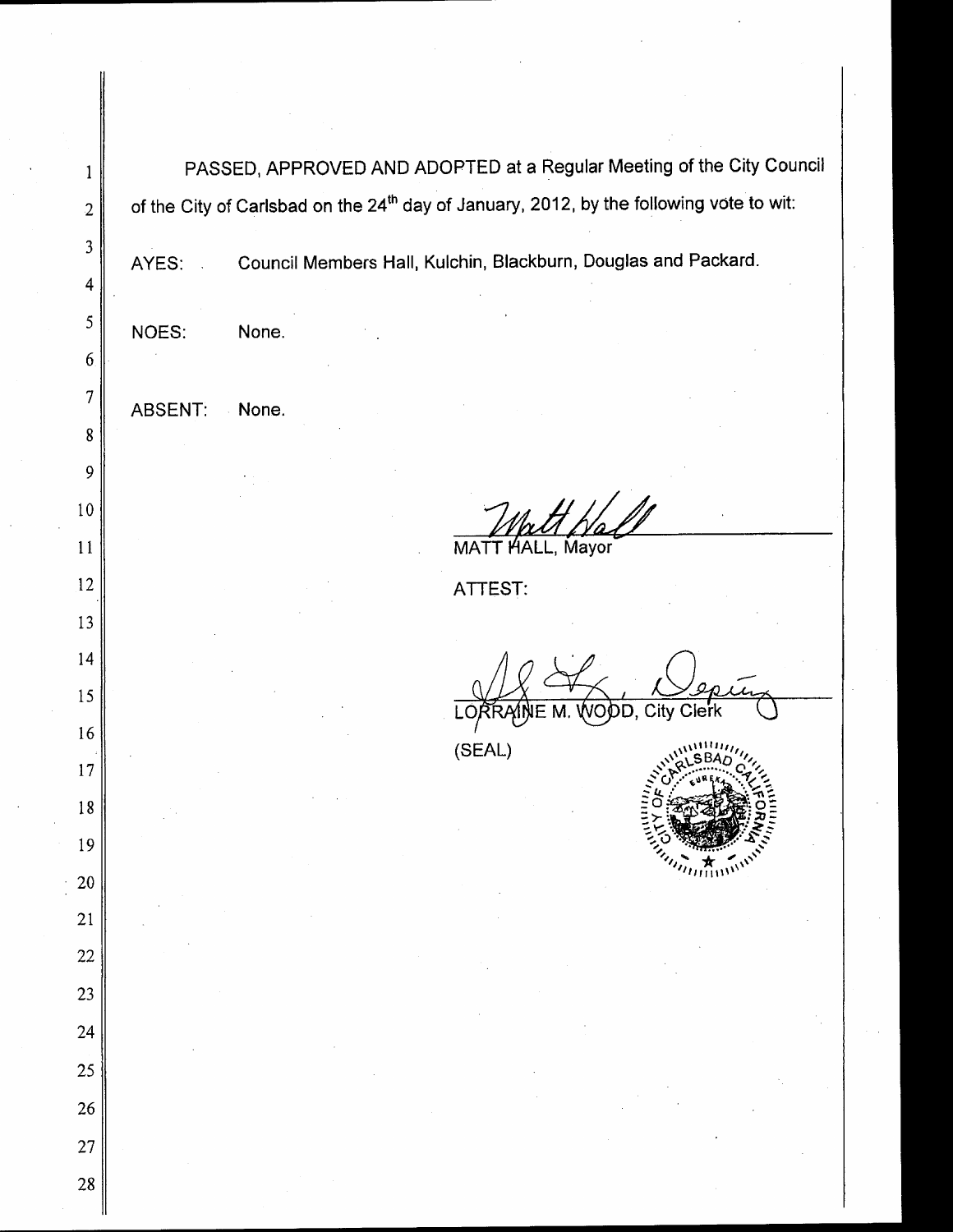#### **ATTACHMENT 3**

#### ZCA 10-05/LCPA 10-04 H.E. PROGRAM 2.1 - MIXED USE

#### STRIKE-OUT/UNDERLINE

**ПЛАРДАТИА ПАЗИКОДОН ИМИЛИТ** 

The list of sections in Chapter 21.26 (C-1 Neighborhood Commercial Zone) is proposed to be amended by the addition of the reference to 21.26.015.

21.26.015 Residential uses in the C-1 Zone.

#### 2008 - 2008 - 2008 - 2008 - 21 - 21 - 26 - 01 0

The following "Use" in Table A of Section 21.26.010 (C-1 Neighborhood Commercial Zone. Permitted uses) is proposed to be amended as follows:

| Jse                                                                 | rt te | Acc |
|---------------------------------------------------------------------|-------|-----|
| Residential uses located above the ground floor of a multi-story,   |       |     |
| eommercial building (subject to Section 21.42.140(B)(130)) (subject |       |     |
| to Section $21.26.015$ of this title)                               |       |     |

#### $-21.26.015$

Section 21.26.015 is proposed to be added to Chapter 21.26 (C-1 Neighborhood Commercial Zone) as follows:

21.26.015 Residential uses in the C-1 Zone.

Mixed use developments that propose residential uses in combination with commercial uses shall comply with the following requirements.

Residential uses shall be located above the ground floor of a multi-storied commercial A. building with one or more of the non-residential uses permitted by Section 21.26,010 of this title located on the ground floor.

Residential uses shall be subject to the requirements of the Chapters of this title, which **B.** include but are not limited to,  $21.26$ ,  $21.44$ , and in the case of airspace subdivisions,  $21.47$ .

C. At the minimum, residential uses shall be constructed at the RHNA Base density for the Residential High (RH) General Plan designation of 20 units per acre as described on Table 2 of the General Plan Land Use Element, subject to approval of a Site Development Plan processed in accordance with Chapter 21.06 of this title.

Density and yield of residential uses shall be determined consistent with the residential density calculations and residential development restrictions in Section 21.53.230 of this title and shall be based on 25% of the developable area. Unit yield in excess of the minimum shall be subject to the finding in subsection 2 below. In no case shall the calculation preclude the development of at least one dwelling unit in a mixed use development.

Residential uses shall be secondary and accessory to the primary commercial use 2. of the site. Compliance with this provision shall be evaluated as part of the Site Development Plan.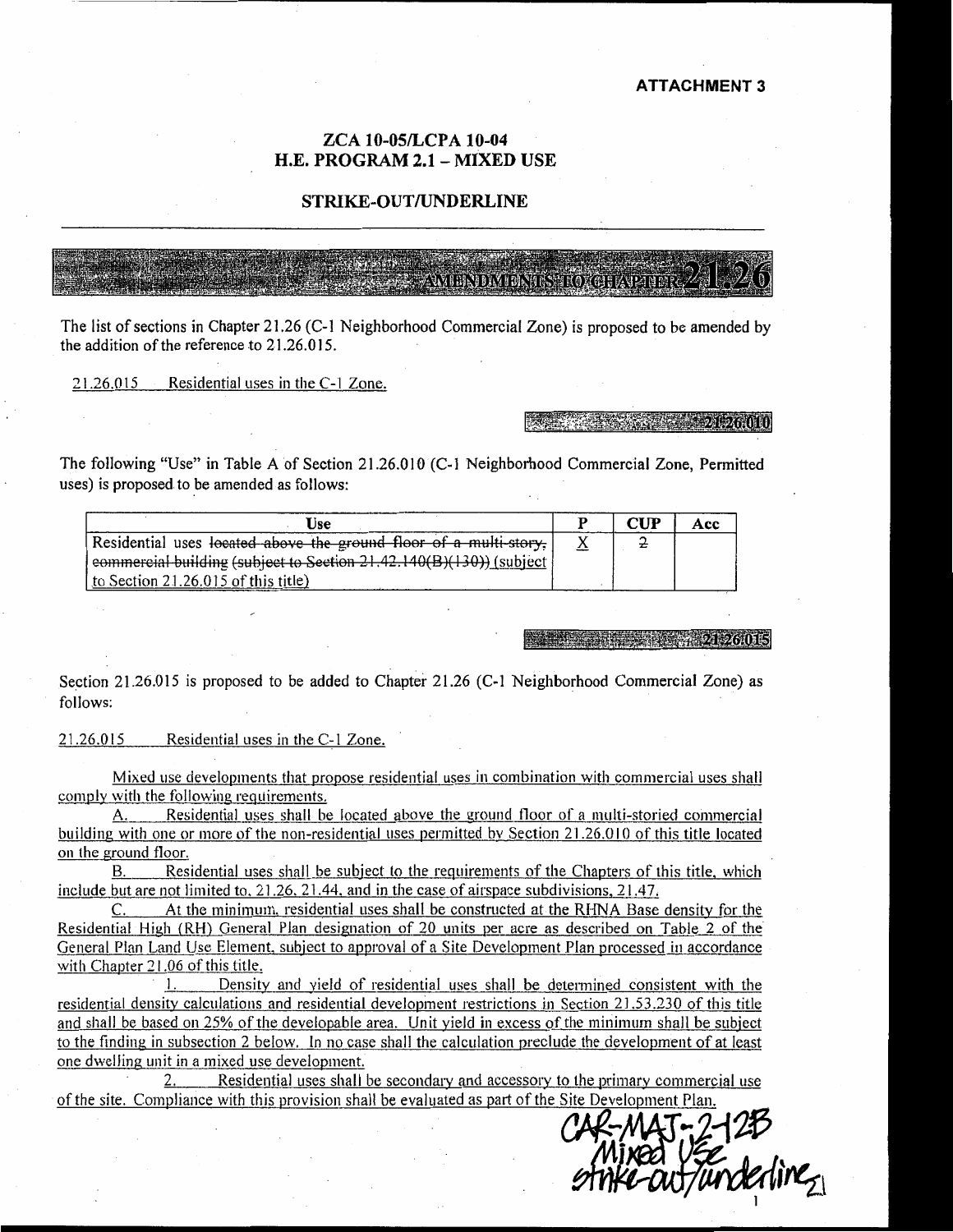Section 21.26.020 of Chapter 21.26 (C-1 Neighborhood Commercial Zone) is proposed to be amended as follows:

21.26.020 - Limitations on permitted uses in C-1 zone.

Every non-residential use permitted shall be subject to the following conditions and limitations:

All uses shall be conducted wholly within a building except such uses as gasoline  $(1)$ stations, electrical transformer substations, nurseries for sale of plants and flowers and other enterprises customarily conducted in the open;

Products made incident to a permitted use shall be sold only at retail on the premises, and  $(2)$ not more than five persons may be employed in the manufacturing, processing and treatment of products permitted herein:

 $(3)$ Storage shall be limited to accessory storage of commodities sold at retail on the premises.

**AVAIBNEAVERMENTOLOGEARER** 

The list of sections in Chapter 21.28 (C-2 General Commercial Zone) is proposed to be amended by the addition of the reference to 21.28.015.

21.28.015 Residential uses in the C-2 Zone.

22 23 23 23 23 23 23 23 23 23 23 23 23

The following "Use" in Table A of Section 21.28.010 (C-2 General Commercial Zone, Permitted uses) is proposed to be amended as follows:

| Use                                                                 | $\boldsymbol{\mathsf{CHP}}$ | Acc |
|---------------------------------------------------------------------|-----------------------------|-----|
| Residential uses located above the ground floor of a multi-story,   |                             |     |
| eommercial building (subject to Section 21.42.140(B)(130)) (subject |                             |     |
| to Section $21.28.015$ of this title)                               |                             |     |

#### 1.28.015

Section 21.28.015 is proposed to be added to Chapter 21.28 (C-2 General Commercial Zone) as follows:

Residential uses in the C-2 Zone. 21.28.015

Mixed use developments that propose residential uses in combination with commercial uses shall comply with the following requirements.

A. Residential uses shall be located above the ground floor of a multi-storied commercial building with one or more of the non-residential uses permitted by Section 21.28,010 of this title located on the ground floor.

B. Residential uses shall be subject to the requirements of the Chapters of this title, which include but are not limited to,  $21.28$ ,  $21.44$ , and in the case of airspace subdivisions,  $21.47$ .

At the minimum, residential uses shall be constructed at the RHNA Base density for the C. Residential High (RH) General Plan designation of 20 units per acre as described on Table 2 of the  $\cdot$ General Plan Land Use Element, subject to approval of a Site Development Plan processed in accordance . with Chapter 21.06 of this title.

 $\mathfrak{D}$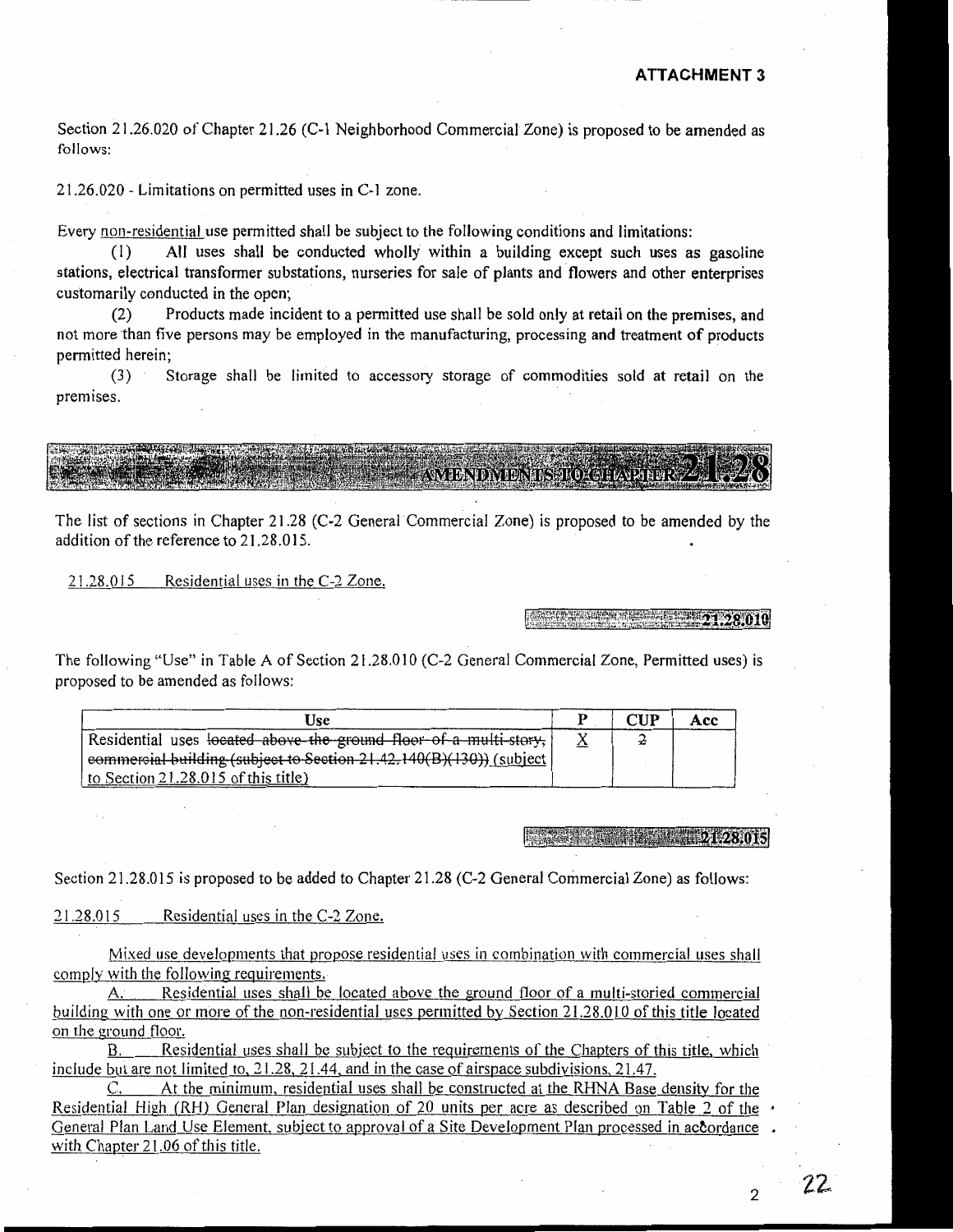Density and yield of residential uses shall be determined consistent with the residential density calculations and residential development restrictions in Section 21,53,230 of this title and shall be based on 25% of the developable area. Unit yield in excess of the minimum shall be subject to the finding in subsection 2 below. In no case shall the calculation preclude the development of at least one dwelling unit in a mixed use development.

Residential uses shall be secondary and accessory to the primary commercial use  $2.1$ of the site. Compliance with this provision shall be evaluated as part of the Site Development Plan.

Section 21.28.020 of Chapter 21.28 (C-2 General Commercial Zone) is proposed to be amended as follows:

21.28.020 - Limitations on permitted uses.

Every non-residential use permitted in the C-2 zone shall be subject to the following conditions and limitations:

All uses shall be conducted wholly within a building except such uses as gasoline stations,  $(1)$ electrical transformer substations, horticultural nurseries and other enterprises customarily conducted in the open.

Products made incident to a permitted use and manufactured or processed on the premises  $(2)$ shall be sold only at retail on the premises, and not more than five persons may be employed in such manufacturing, processing and treatment of products.

Storage shall be limited to accessory storage of commodities sold at retail on the premises.  $(3)$ 

**WY BRIELVIERYE** 

The list of sections in Chapter 21.31 (C-L Local Shopping Center Zone) is proposed to be amended by the addition of the reference to 21.31.065.

21.31.065 Residential uses in the C-L Zone.

 $24.31,030$ 

The following "Use" in Table A of Section 21.31.030 (C-L Local Shopping Center Zone, Permitted uses) is proposed to be amended as follows:

| Use                                                                     | $^{\prime\prime}$ iip | Acc |
|-------------------------------------------------------------------------|-----------------------|-----|
| Residential uses located above the ground floor of a multi-story,       |                       |     |
| commercial building (subject to Section 21.42.140 $(B)(130)$ ) (subject |                       |     |
| to Section 21.31.065 of this title)                                     |                       |     |

#### **221-31 DBA**

The footnotes of Table A of Section 21.31.030 (C-L Local Shopping Center Zone, Permitted uses) are proposed to be amended as follows:

Notes:

 $\mathbf{1}$ .

Accessory buildings and structures and ancillary uses shall be developed as an integral part of a

3

クろ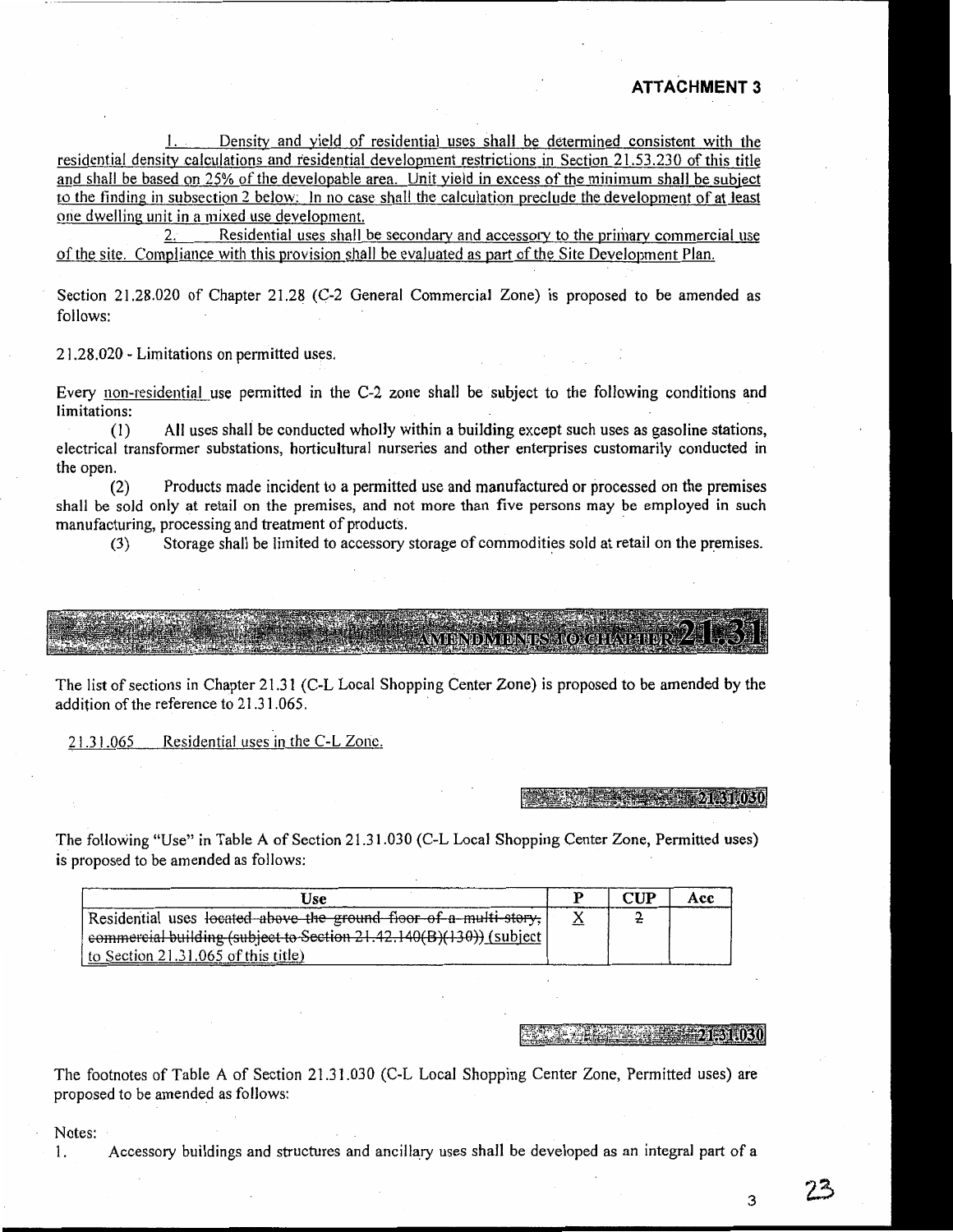permitted use within or on the same structure or parcel of land.

- $2.1$ Educational facilities, other. No individual educational facility shall occupy more than ten thousand square feet of gross leasable leaseable floor area within any local shopping center.
- $3<sub>1</sub>$ Offices. The total floor area of an office uses shall not exceed forty percent of the gross leasable leaseable-floor area within any local shopping center.
- Retail sales may also include those types of goods and services that are typically offered by  $\overline{4}$ . "community" retail establishments,. When "community" retail establishments are included in a local shopping center, they shall be subject to the following: the definition of a local shopping center. Section 21.31.020, and the function of the local shopping center land use class as described in the Carlsbad general plan.
- $5<sub>1</sub>$ Any use meeting the definition of an entertainment establishment, as defined in Section 8.09.020 of the Carlsbad Municipal Code (CMC), shall be subject to the requirements of CMC Chapter 8.09.

 $-11.4$  ,  $-1.4$  ,  $-1.4$  ,  $-1.4$  ,  $-1.4$  ,  $-1.4$  ,  $-1.4$  ,  $-1.4$  ,  $-1.4$  ,  $-1.4$  ,  $-1.4$  ,  $-1.4$  ,  $-1.4$  ,  $-1.4$  ,  $-1.4$  ,  $-1.4$  ,  $-1.4$  ,  $-1.4$  ,  $-1.4$  ,  $-1.4$  ,  $-1.4$  ,  $-1.4$  ,  $-1.4$  ,  $-1.4$  ,  $-1.$ 

Section 21.31.065 is proposed to be added to Chapter 21.31 (C-L Local Shopping Center Zone) as follows:

#### 21.31.065 Residential uses in the C-L Zone.

Mixed use developments that propose residential uses in combination with commercial uses shall comply with the following requirements.

 $A_{1}$ Residential uses shall be located above the ground floor of a multi-storied commercial building with one or more of the non-residential uses permitted by Section 21.31.030 of this title located on the ground floor.

Residential uses shall be subject to the requirements of the Chapters of this title, which B. include but are not limited to,  $21.31$ ,  $21.44$ , and in the case of airspace subdivisions,  $21.47$ .

C. At the minimum, residential uses shall be constructed at the RHNA Base density for the Residential High (RH) General Plan designation of 20 units per acre as described on Table 2 of the General Plan Land Use Element, subject to approval of a Site Development Plan processed in accordance with Chapter 21.06 of this title.

 $\mathbf{I}$ . Density and yield of residential uses shall be determined consistent with the residential density calculations and residential development restrictions in Section 21.53.230 of this title and shall be based on 25% of the developable area. Unit yield in excess of the minimum shall be subject to the finding in subsection 2 below. In no case shall the calculation preclude the development of at least one dwelling unit in a mixed use development.

Residential uses shall be secondary and accessory to the primary commercial use  $2.$ of the site. Compliance with this provision shall be evaluated as part of the Site Development Plan.

Section 21.31.070 of Chapter 21.31 (C-L Local Shopping Center Zone) is proposed to be amended as follows:

21.31.070 - Limitations on permitted uses in C-L zone.

Every non-residential use permitted shall be subject to the following conditions and limitations:

Conduct Uses in Buildings. All uses shall be conducted wholly within a building, except such uses as gasoline stations, nurseries for sale of plants and flowers, uses set out in Section 21.31.060, and other enterprises customarily conducted in the open or otherwise as identified and permitted in a site

 $\overline{\bf{4}}$